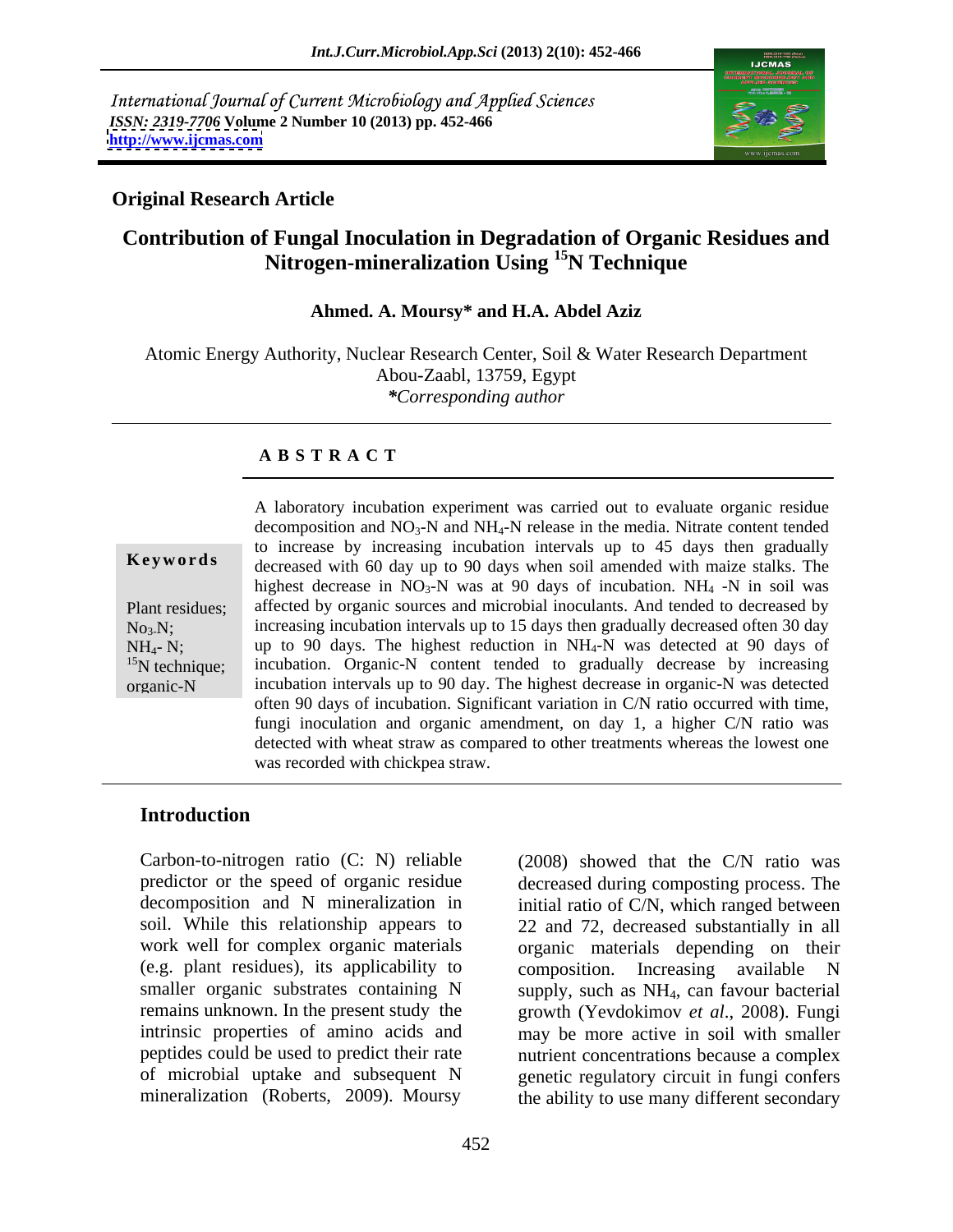N sources when appropriate (Wallenstein *et al*, 2006).Aviva *et al*. (2004), reported Nuclear Research Center, Atomic Energy different effects of plant residues on Authority, Inshas, Egypt. Mineral inorganic N dynamics in soil over a period fertilizer: <sup>15</sup>N-labeled ammonium sulphate of several months. Several researchers have demonstrated that low N content i.e wide C: N ratio in the substrate was caused a slow mineralization (Saidur Rahman, 2004). Immobilization could occur during the initial period of particularly with wheat residues which are of wide C: N ratio ( Khalil *et al*, (2001).

The main objective of this work was to investigate the effect Fungal Inoculation in Degradation of Organic Residues and Technique and evaluate organic residue decomposition and  $NO_3-N$  and  $NH_4-N$ 

The soil used in the current study was a sand collected from Inshas, Sharkia properties are : 88.5% sand , Silt 2.7%,  $(0.27, 0.0170 \text{ mg kg}^{-1}, 0.0003 \text{ g kg}^{-1}, \text{total})$ N70mg  $kg^{-1}$ , C/N ratio of the soil organic

The organic materials: organic materials used in the study are follow maize stalks (MS), wheat straw (WS), chickpea straw, (CS) as plant residues beside cow manure (CM). Table 1 shows properties of those materials. The call include the period.

## **The inoculants**

The fungus inoculants used in the study were *Aspegillus flavus* and *Trichoderma* and sieved to pass through a 2 mm sieve *sp.* provided by the Microbiology Units, of

the Soil and Water Research Department, Authority, Inshas, Egypt. Mineral with  $5\%$  <sup>15</sup>N atom excess was used.

### **The experimental design and treatments**

decomposition the soil applied, design, executed in three replicates was Nitrogen-mineralization Using  $15N$  modellation, modellation with  $n_{sp}$   $\epsilon_{\text{atm}}$ release in the media.  $\frac{67}{15}$  follows 1, 15, 30,45,60,75, and 90 days. **Materials and Methods** combinations of 4 (organic materials)  $\times$  4 Governorate.physical and chemical The experiment was performed in the and 8.8% clay , pH(1: 2.5) 7.97, EC(dSm- and using PVC container cups with , O.M0.3 g  $kg^{-1}$ , total diameter of 10 cm and 15 cm depth each <sup>-1</sup>, C/N ratio of the soil organic filled with 100g soil. Soils were mixed matter 2.4, Ca CO3 10.0 mg  $kg^{-1}$ . with the organic materials on the basis of A factorial randomized complete block followed. Three factors were involved. Factor A: "organic materials involving 4 substances" i.e. maize stalk (MS), wheat straw(WS), chickpea straw (CS) and cow manure(CM0. Factor B: "Inoculation": which includes 4 treatments, i.e. no inoculation, inoculation with *Aspegillus flavus*, *Trichoderma* .Sp and a mixture of both , at( ratio of 1:1), Factor C: "period of incubation". These are of periods as Thus these 112 treatment total (inculcation treatment)  $\times$  7 (periods). Considering replication the total number of treatment =  $112 \times 3$  (replicates) = 336. laboratory at room temperature  $(29 \pm {}^{\circ}C)$ diameter of 10 cm and 15 cm depth each their N content so as to apply at a rate of  $100 \text{ mg N kg}^{-1}$  soil. During incubation soil were watered so as to reach about the water holding capacity. Measurements were done for soil organic  $NO<sub>3</sub>$  -N, NH<sub>4</sub>-N, organic- N, Carbon content, following each incubation period.

## **Methods of analysis**

Soil analysis: Soil samples collected from the surface15 cm layer air-dried, ground and sieved to pass through a 2 mm sieve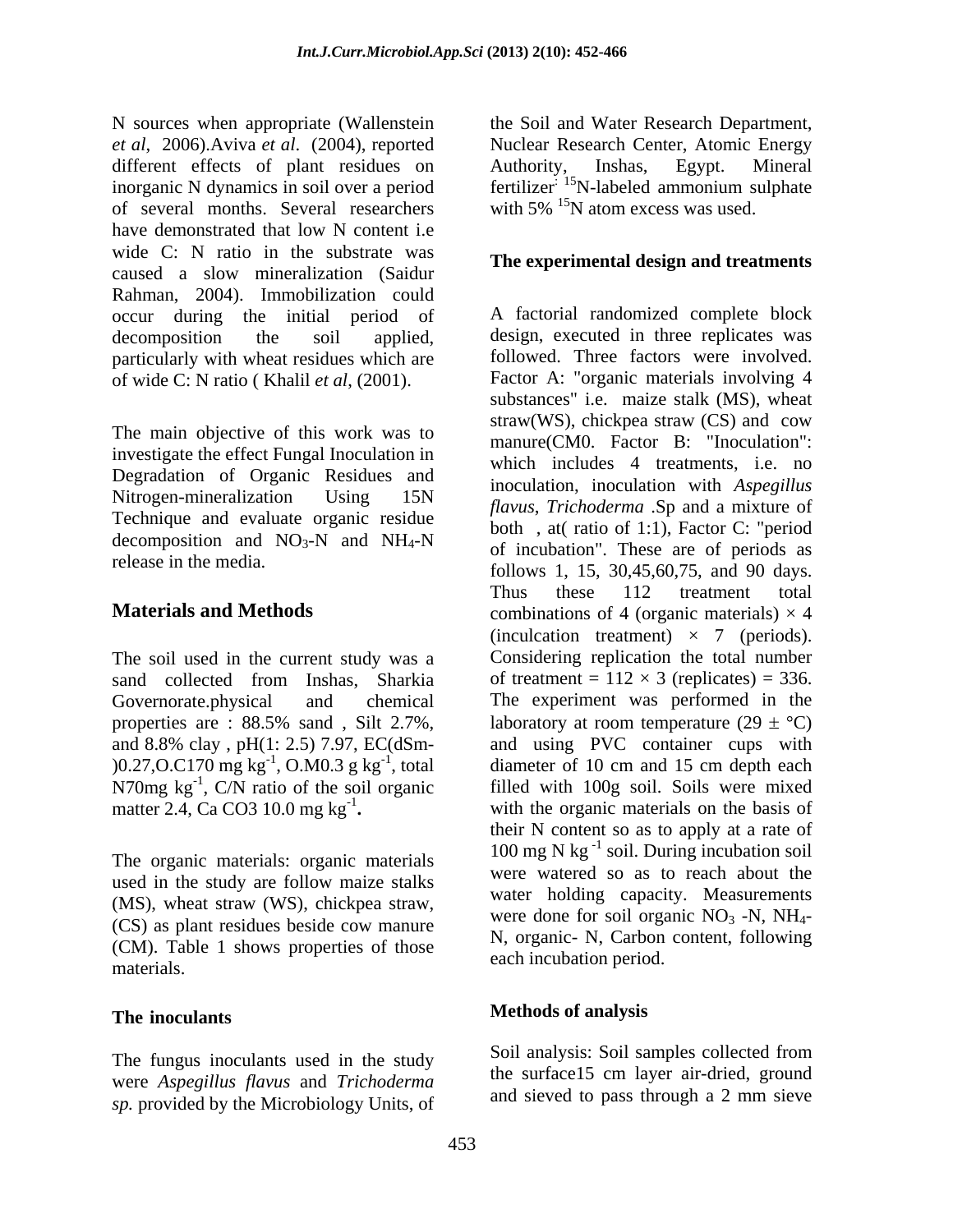properties. Chemical and physical analyses

Nitrate content in soil at different incubation intervals as affected by organic and Aspirgilles reflected an increase of<br>sources and microbial inoculants was initrate content comparing to the sources and microbial inoculants was presented in Table 2. Data revealed that nitrate content tended to increase by under different incubation periods with<br>increasing incubation intervals up to 45 exception of 15 and 45 day. increasing incubation intervals up to 45 days then gradually decreased with 60 day up to 90 days intervals when soil amended with maize stalks. The highest reduction in NO<sub>3</sub><sup>15</sup>N was detected at 90 days of incubation. incubation. The same service of the view was noticed.

This holds true with all different inoculants. Concerning the inoculation treatments, results indicate that nitrate content was enhanced by Aspergillus, formation into intrate (intrification )They<br>Trichoderma either as individual or in the noted that accumulation of  $NO<sub>3</sub>N$  was *Trichoderma* either as individual or in combination with *Trichoderma* fungi. combination with compared to soil treated of 0-7.5, 7.5-15 and 15-30 cm where  $NO_3$ with sole chickpea straw. This holds true under all incubation periods. In this respect, the highest value of nitrate-N next highest release or accumulation of  $(77.7 \text{ m/s k s})$  content was recognized at  $NO<sub>3</sub>N$  occurred in minimum tillage with  $(77.7 \text{ mg kg-1})$  content was recognized at 30 day of incubation. This value tended to decrease with incubation time up to 90

Combined treatment of chickpea straw gradual decrease in nitrate-N content with  $\frac{1}{2}$  The significantly lower NO<sub>3</sub>-N in incubation time progress. In case of dual sugarcane, maize, and sorghum and cotton inoculants plus chickpea straw, nitrate residues amended soil. showed tended to increase with increasing time of

then thoroughly mixed to be homogenous  $N$  value (70.2 mg kg<sup>-1</sup>) was recorded at 30 and analyzed for chemical and physical day, then tended to decrease up to 90 day of soil were determined according to inoculation treatments indicated that the methods cited by Black *et a/.,* (1965). individual inoculation with *Aspirgilles* **Results and Discussion Example 20 recorded** with tichoderma or dual Nitrate content mg kg soil<sup>-1</sup> treatments could be ranked as follow: ) was recorded at 30 of incubation. The overall mean of gave the best value of nitrate than those recorded with tichoderma or dual inoculants. In this regard, the inoculation Aspergillus > trichoderma > dual inoculants**.** Soil treated with wheat straw and *Aspirgilles* reflected an increase of nitrate content comparing to the uninoculated control. This holds true under different incubation periods with exception of 15 and 45 day. Approximately, the highest value seems to be stable  $(76.7 \text{ mg kg}^{-1})$  at 1, 15 and 30  $^{-1}$  ot 1 15 and 20 ) at 1, 15 and 30 days of incubation then tended to decrease up to 90 day of incubation time. Another view was noticed .

Application of chickpea straw in tillage with crop residues of the soil depth  $\alpha$  and NO<sub>3</sub>-N release or accumulation was plus trichoderma inoculants showed total mineral N in all incubation stages. then throughly mixed to be loomgeheard. Notice (70.2 mg kg b) was tecorded a 50 method of the mixed of method in the second and properties. Chemical and physical and physical and  $\alpha$  of a mixed in consideration. The orie The conversion of organic N into amino N (ammonization) and subsequent reduction to NH4 (amonification). Occur before trans formation into nitrate (nitrification )They noted that accumulation of  $NO<sub>3</sub>$ N was the highest at day 60 in conventional tillage with crop residues of the soil depth of 0-7.5, 7.5-15 and 15-30 cm where  $NO_3$ accumulation was 18.1, 15.8 and 7.8 7g  $g^{-1}$ soil respectively.They also noted that the next highest release or accumulation of  $NO<sub>3</sub>N$  occurred in minimum tillage with crop residues at 60 days after sowing at the soil depth of 0-7.5, 7.5-15 and 15-30 16.73, 19.2 and 7.5 7g g-1soil respectively. Wisal *et al.*, (2010) found that nitrate-N was the major portion of The significantly lower  $NO<sub>3</sub>-N$  in sugarcane, maize, and sorghum and cotton residues amended soil, showed immobilization of soil N. A significant reduction in  $NO<sub>3</sub>-N$  in sugarcane, maize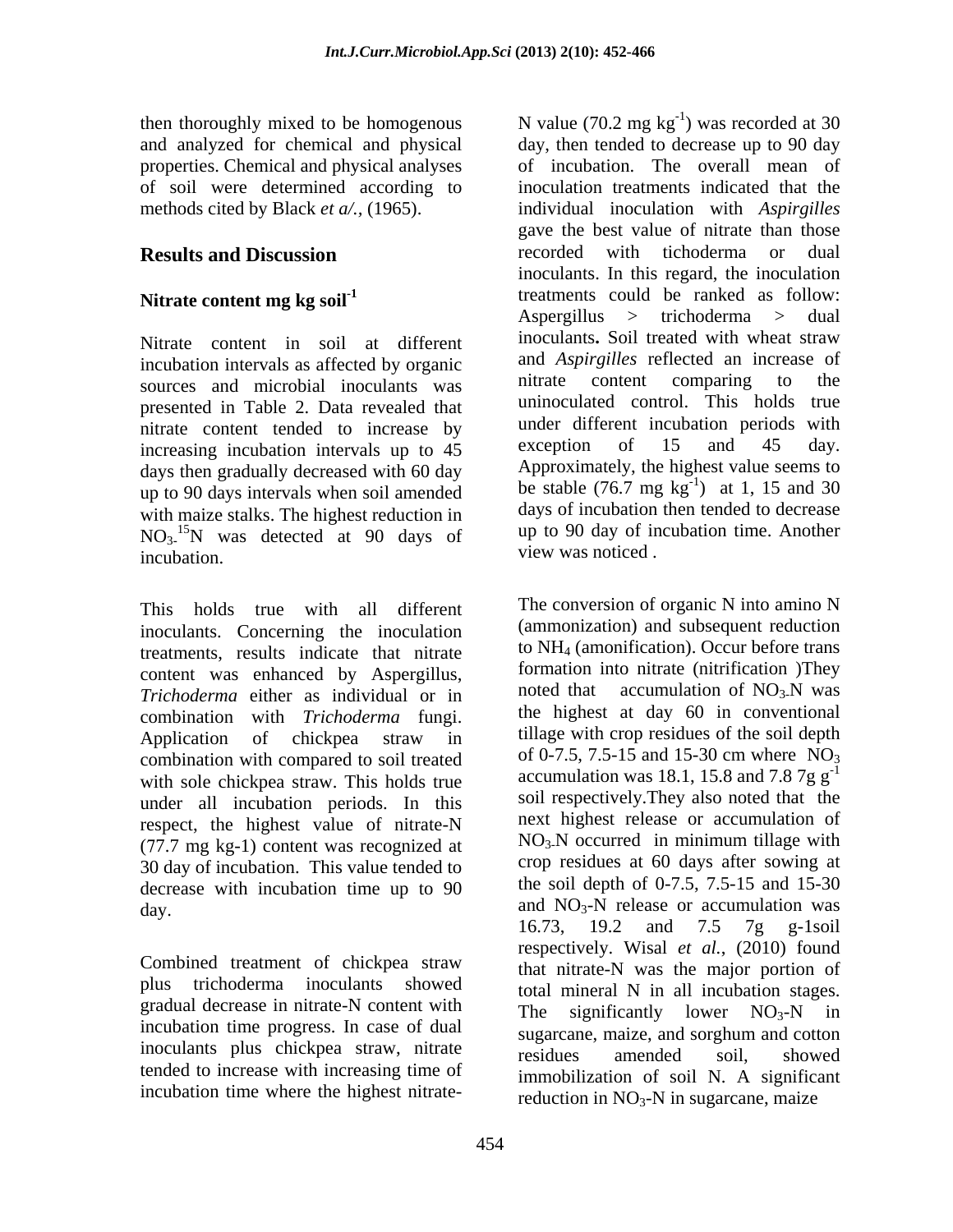| <b>Parameter</b>                        |               | Maize stalk   Wheat straw | Chickpea | straw $\vert$ Cow manure $\vert$ |
|-----------------------------------------|---------------|---------------------------|----------|----------------------------------|
| C:N ratio                               | 74.1          | 72.58                     | 29.66    | 26.0                             |
| $0.M$ gkg <sup>-1</sup>                 | 69:0          | 77.6                      | 74.1     | 39.9                             |
| $Total N gkg-1$                         | 5.4           | 9.6                       | 14.5     | 8.9                              |
| Total P $gkg^{-1}$                      | $2.2^{\circ}$ | $\bigcap$<br>$\angle$ .   |          | 50                               |
| Total K $gkg^{-1}$                      | 3.9           | $\overline{\phantom{a}}$  |          |                                  |
| Total Fe $(\mu g g^{-1})$               | 837           | 613                       | 836      | 2730                             |
| $Cu (µg g-1)$                           | 112           | 106                       | 114      | 148                              |
| $\text{Mn}$ ( $\mu$ g g <sup>-1</sup> ) | 121           | 117                       | 103      | 131                              |
| $Zn(\mu g g^{-1})$                      | 161           | 136                       | 225      | 223                              |

**Table.1** Chemical characteristics of the investigated plant residues and cow manure

**Table.2** Effect of different organic source and inoculation intervals on changes of  $NO<sub>3</sub>$ .<sup>15</sup>N  $concentration (mgkg<sup>-1</sup>)$  in sandy soil

| organic           | <b>Inoculants</b> |           |                    |                    | Incubation intervals $(\text{day})(T)$ |                    |                                                          |                |                     |
|-------------------|-------------------|-----------|--------------------|--------------------|----------------------------------------|--------------------|----------------------------------------------------------|----------------|---------------------|
| source(S)         | $\mathbf{I}$      |           | 15                 | <b>30</b>          | 45                                     | 60                 | 75                                                       | 90             | <b>Mean</b>         |
| $\frac{1}{4}$     | none              | 51.9      | 55.0               | 73.0               | 75.3                                   | 55.9               | 56.0                                                     | 51.4           | 59.8                |
|                   | ASP               | 57.2      | 50.0               | 71.8               | $\boxed{73.8}$                         | 57.8               | $\boxed{57.5}$                                           | 55.5           | 60.5                |
|                   | <b>Tr</b>         | 55.3      | 55.9               | 78.5               | 789                                    | 57.9               | $\boxed{56.3}$                                           | 59.1           | $63.1$              |
| Maiz              | $ASp+Tr$          | 52.1      | 54.7               | 73.9               | 75.0                                   | 55.5               | 53.0                                                     | 52.0           | 595                 |
|                   | mean              | 54.1      | $\boxed{53.9}$     | 74.3               | 75.8                                   | 56.8               | 55.7                                                     | 54.5           | 60.7                |
|                   | none              | 58.0      | 60.5               | 79.2               | 82.9                                   | 52.5               | $51.5$                                                   | $50.5$         | 62.2                |
|                   | ASP               | 65.9      | 66.8               | $\overline{77.7}$  | 83.8                                   | 53.2               | 53.2                                                     | 53.0           | 64.8                |
| Chickpea<br>straw | <b>Tr</b>         | 59.4      | 60.8               | 71.2               | 72.1                                   | $52.7$             | 52.4                                                     | 51.8           | 60.1                |
|                   | $ASp+Tr$          | 55.4      | 59.0               | 70.2               | 74.0                                   | 56.0               | 55.0                                                     | $\boxed{52.3}$ | 60.3                |
|                   | mean              | 59.7      | $\vert$ 61.8       | 74.6               | 78.2                                   | 53.6               | 53.0                                                     | 51.9           | 61.9                |
|                   | none              | 50.0      | 52.0               | 63.4               | 73.2                                   | $\boxed{53.2}$     | 53.0                                                     | 53.7           | 57.0                |
|                   | ASP               |           | $51.1$   $51.8$    | 64.5               | 76.5                                   | $\vert 55.2 \vert$ | 55.7                                                     | $57.7$         | 58.9                |
| Wheat<br>straw    | <b>Tr</b>         | 43.4      | 49.3               | 61.9               | 71.8                                   | $\boxed{540}$      | 514                                                      | 517            | 54.8                |
|                   | $ASp+Tr$          | 47.5 49.4 |                    | 61.8               | 71.1                                   | 583                | 554                                                      | 489            |                     |
|                   | mean              | 48.0      | 50.8               | 62.9               | 73.2                                   | 55.2               | 53.9                                                     | 53.0           | $\frac{56.1}{56.7}$ |
|                   | none              | 52.5      | 62.7               | 74.8               | 81.5                                   | 53.7               | 56.2                                                     | 56.1           | 62.5                |
|                   | ASP               |           | $50.3$ 61.5        | 80.1               | 86.4                                   | $\boxed{61.2}$     | 57.1                                                     | 51.0           | 63.9                |
|                   | <b>Tr</b>         | 59.7      | $\vert 63.4 \vert$ | $\vert 80.1 \vert$ | 81.5                                   | 66.0               | 55.3                                                     | 54.0           | 65.8                |
| Caw<br>manure     |                   |           |                    |                    |                                        |                    |                                                          |                |                     |
|                   | $ASp+Tr$          | 58.2      | 67.2               | 78.3               | 85.7                                   | $65.0$             | 54.5                                                     | 50.5           | 65.6                |
|                   | mean              | 55.2      | 63.7               | 78.3               | 83.8                                   | $\vert$ 61.5       | $\begin{array}{ c c } \hline 55.8 \\ \hline \end{array}$ | 52.9           | 64.5                |
|                   | Grand mean        | 54.3      | $57.5$ 72.5        |                    | 77.8                                   | 56.8               | 54.6                                                     | 53.1           |                     |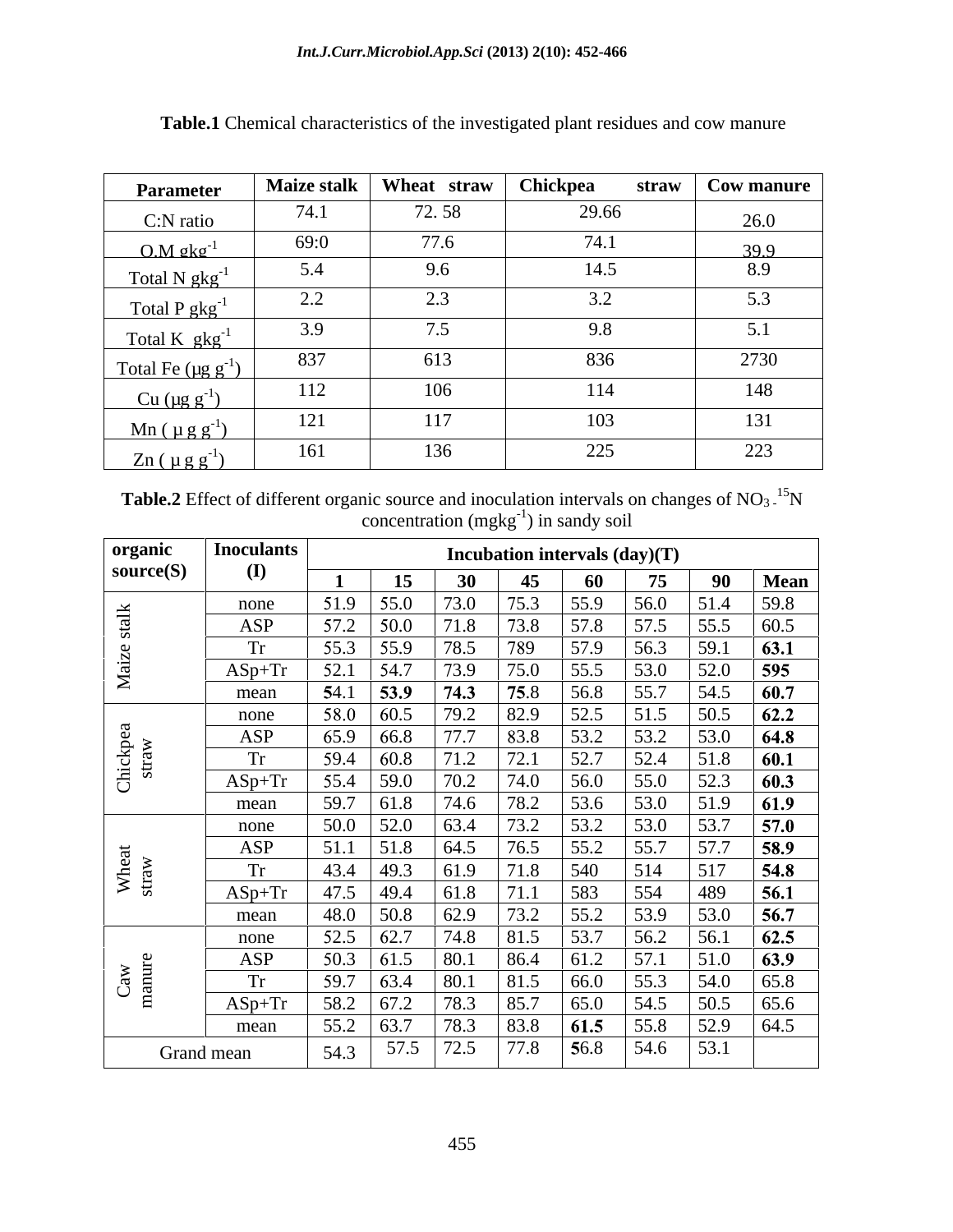| $\sim$<br>$\sim$                | Time of<br>Organic source<br><b>Interaction (S)</b><br>Inoculants<br>$\sqrt{2}$<br>$\sim$<br>$\mathbf{I} \times \mathbf{I}$<br>incubation (T)<br>Œ. |
|---------------------------------|-----------------------------------------------------------------------------------------------------------------------------------------------------|
| <b>L.S.D.</b> $(0.05)$<br>1.226 | 1.226<br>1.247<br>4.088<br>1.4TI                                                                                                                    |

| Table.3 Effect<br>$\cdots$<br>$\cdot$ t of different organic source and inoculation intervals on changes of NH <sub>4</sub> . |  |  |
|-------------------------------------------------------------------------------------------------------------------------------|--|--|
|                                                                                                                               |  |  |
| <sup>15</sup> N concentration (mgkg <sup>-1</sup> ) $\alpha$<br>) in sandy soil<br>$\epsilon$                                 |  |  |

| organic<br>source | <b>Inoculants</b><br>(I) |      |               |           | Incubation intervals (day)(T) |      |             |              |             |
|-------------------|--------------------------|------|---------------|-----------|-------------------------------|------|-------------|--------------|-------------|
| (S)               |                          |      | 15            | <b>30</b> | 45                            | 60   | 75          | 90           | <b>Mean</b> |
|                   | none                     | 21.0 | 20.5          | 19.2      | 17.7                          | 13.6 | 13.4        | 12.6         | 16.9        |
| talk              | ASP                      | 21.0 | 19.8          | 19.6      | 19.1                          | 15.2 | 14.0        | 13.2         | 17.4        |
|                   | Tr                       | 19.9 | 19.7          | 19.6      | 19.1                          | 14.6 | 13.5        | 12.7         | 17.0        |
| Maiz              | $ASp+Tr$                 | 20.0 | 18.0          | 17.2      | 17.0                          | 14.0 | 13.5        | 12.6         | 16.0        |
|                   | mean                     | 20.5 | 19.5          | 18.9      | 18.2                          | 14.4 | 13.6        | $\vert$ 12.8 | 16.8        |
|                   | none                     | 19.9 | $\sqrt{17.7}$ | 16.5      | 16.7                          | 16.1 | 13.9        | 12.0         | <b>16.1</b> |
|                   | <b>ASP</b>               | 185  | 18.0          | 17.3      | 15.5                          | 13.3 | 12.7        | 12.6         | 15.4        |
| Chickpea<br>straw | Tr                       | 16.3 | 15.1          | 14.8      | 14.0                          | 11.9 | 11.0        | 9.9          | 13.3        |
|                   | $ASp+Tr$                 | 20.1 | 19.0          | 18.0      | 16.0                          | 14.4 | 13.1        | $\vert$ 11.2 | 16.0        |
|                   | mean                     | 18.7 | 17.5          | 16.7      | 15.6                          | 13.9 | 12.7        | $\vert$ 11.4 | 15.2        |
|                   | none                     | 16.0 | 14.0          | 13.9      | 12.7                          | 12.0 | 11.5        | 10.2         | 12.9        |
|                   | <b>ASP</b>               | 17.0 | 16.8          | 15.5      | 14.9                          | 14.1 | 13.2        | 12.0         | 14.8        |
| Wheat<br>straw    | Tr                       | 16.6 | 16.1          | 15.0      | 14.3                          | 12.5 | 12.0        | 11.2         | <b>14.0</b> |
|                   | $ASp+Tr$                 | 11.7 | 11.6          | 11.5      | 11.3                          | 11.0 | 10.2        | 9.9          | 11.0        |
|                   | mean                     | 15.3 | 14.6          | 14.0      | 13.3                          | 12.4 | 11.7        | $\vert$ 10.8 | 13.2        |
|                   | none                     | 12.5 | 11.9          | 11.7      | 11.5                          | 10.6 | 10.3        | 10.1         | 11.2        |
|                   | <b>ASP</b>               | 13.2 | 12.6          | 12.1      | 11.9                          | 11.6 | 11.3        | $\pm$ 11.1   | 12.0        |
|                   | Tr                       | 13.7 | 12.8          | 12.1      | 11.0                          | 10.5 | 10.5        | 10.4         | 11.6        |
| Caw<br>manure     | $ASp+Tr$                 | 12.0 | 11.9          | 11.7      | 10.3                          |      | 10.1        | 10.0         | 10.9        |
|                   | mean                     | 12.9 | 12.3          | 11.9      | 11.2                          | 10.7 | 10.6        | 10.4         | 11.3        |
| <b>Grand mean</b> |                          | 16.9 | <b>16.0</b>   | 15.4      | 14.6                          | 12.9 | <b>12.2</b> | $\vert$ 11.4 |             |

|                 | Organic source<br>15 | <br>Time of incubation | <b>Inoculants</b><br>$($ $\Gamma$ | <b>Interaction</b><br><b>CONTINUES</b><br>$(S \times T \times I)$ |
|-----------------|----------------------|------------------------|-----------------------------------|-------------------------------------------------------------------|
| L.S.D. $(0.05)$ | 0.3289               | 0.3345                 | 0. 3289                           | 1.09669                                                           |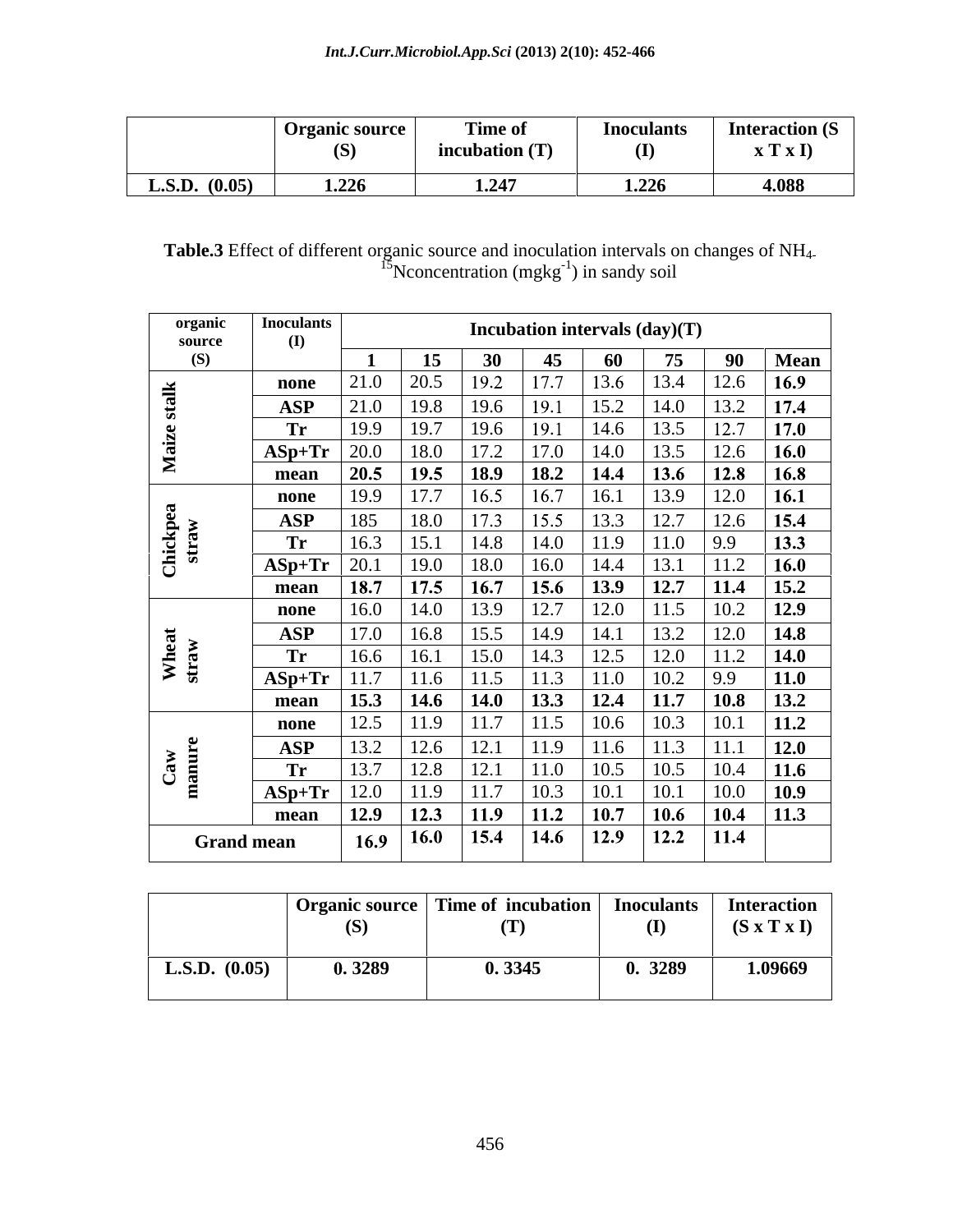16.5, 12.4 and 16. 8 mg kg-1 soil in 7 day, immobilization ranging from  $14 - 17\%$  at 89.7, 81.3 and 85.7 mg kg-1 soil in 14 day, 60th day and 19 - 20% at 85<sup>th</sup> day over 89.7, 81.3 and 85.7 mg kg-1 soil in 14 day, 41.1, 30.2 and 35.8 mg kg-1 soil in 28 day control. Wagger *et al.* (1985) and 40.2, 32.8 and 35.3 mg  $kg^{-1}$  soil in 42 days, 22.1, 15.8 and 10.8 mg kg-1 soil in  $15N$  labeled wheat and sorghum residue to 84 day incubation period over control (no-<br>be 12.5 - 14.7% and 14.9 - 32.9% N fertilizer). Residues of sorghum, maize, respectively during one crop season. sugarcane and cotton immobilized soil Similar results were also reported by total mineral N and maximum reduction in total mineral N was found at 14 days of observed net immobilization of N up to 4 incubation. The sugarcane residues weeks due to treatment with wheat straw reduced soil N mineralization more substantially greater than maize, sorghum and cotton. Overall, mineralization with that farm yard manure increased fertilizer N treatment was also lower in ammonium and nitrate nitrogen in the maize, sorghum, sugarcane and cotton hizosphere, and that ammonium-N was residues amended soil than soil + N (only highest during rice tillering stage whereas N-fertilizer) and Lucerne + N treatments, the nitrate-N was the highest during which on average during 84 days of flowering (Mukherjee and Gaur, 1985). incubation showed total mineral in Stated that farmyard manure Nresidues + N treatment decreases by 45 mg mineralization in soil Mishra *et al*, (2001) kg-1 in sugarcane, 34 mg kg-1 in maize, reported that highest level of ammonium- 29 mg kg-1 in sorghum and 16 mg kg-1 in N at the tillering stage was due to greater cotton amended soil as compared to soil rate of ammonification of organic manure. +N fertilizer. In contrast there were of They noted that ammonium-N and nitrate increase 7 mg  $kg^{-1}$  in Lucerne amended soil. Were N mineralization increased with microbial biomass carbon, organic progressively up to 14 days of incubation carbon, total nitrogen content and nitrate and then decreased. However, the mineral N often 42 days of incubation slightly increased than often 28 days and was lower than often 14 day .Because of microbial decomposition,  $NH_4-N$  and  $NO<sub>3</sub>$ - N were released from soil organic  $A<sub>monium-N</sub>$  content in soil at different matter, manure, crop residues. The sugarcane, maize and sorghum residues amended soil had significantly lower mineral N and  $NO<sub>3</sub>-N$  than the control, and soil  $+ N$  treatment, even after 84 day of incubation period. *Roy et al*., (2011), found that N-immobilization in terms of  $NH_{4}$ - N + NO<sub>3</sub>- N estimated over control following straw incorporation was  $NH_{4}^{-15}N$  was detected at 90 days of following straw incorporation was  $NH_4^{-15}N$ <br>prominent up to 20th day, after which no incubation

and sorghum residues amended soil was After 40th day, N mineralization exceeded <sup>-1</sup> soil in 42 demonstrated mineralization of N from <sup>-1</sup> in Lucerne amended -N were significantly positively correlated immobilization ranging from 14 - 17% at 60th day and 19 - 20% at  $85^{\text{th}}$  day over <sup>th</sup> day over control. Wagger *et al*. (1985) demonstrated mineralization of N from <sup>15</sup>N labeled wheat and sorghum residue to be 12.5 - 14.7% and 14.9 - 32.9% Sarmah and Bordoloi (1994) who weeks due to treatment with wheat straw which mineralization exceeded immobilization. Patra *et al*. (2010) showed that farm yard manure increased Stated that farmyard manure N nitrogen content in the rice rhizosphere.

## **Ammonium-N content mg kg soil-1**

net mineralization occurred up to 40th day.<br>different inoculants. Concerning the Amonium-N content in soil at different incubation intervals as affected by organic sources and microbial inoculants is presented in Table 3. Data revealed that ammonium content tended to decrease by increasing incubation intervals up to 15 days then gradually decreased with 30 day up to 90 day intervals in soil amended with maize stalks. The highest reduction in was detected at 90 days of <sup>15</sup>N was detected at 90 days of incubation. This holds true with all different inoculants. Concerning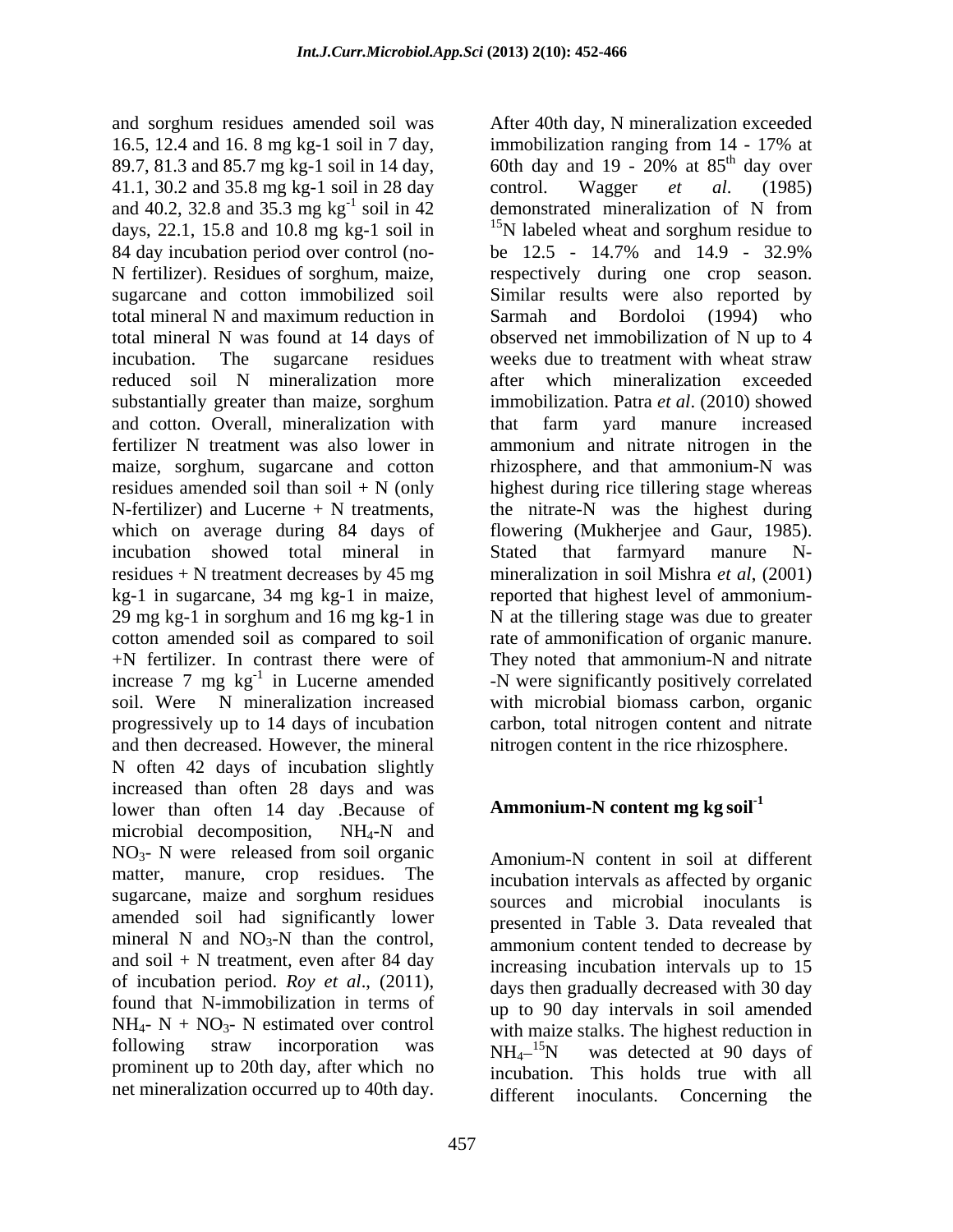inoculation treatments, results indicate that content was recorded often 30 day then ammonium content was identical with tended to decrease with time. *Aspergillus* and *Trichoderma* while reduction occurred with dual inoculate.<br>The overall means of inoculation Application of chickpea straw with treatments indicate enhancement of *Aspergillus* gave the highest value of ammonium. Concerning the effect of inoculation on ammonium content as the movements could be ranked as follows: affected by chickpea straw,  $NH_4^{-15}N$ content was identical in soil inoculated or with both with either or with both, it was higher in case of uninoculated treatment.<br>increase of ammonium content in soil over Ammonium-N content was affected by inoculation intervals where it increased with time up to 30 day then sharply decreased till the end of incubation. In case of dual inoculants plus chickpea straw, ammonium tended to increase with increasing time of incubation where the highest ammonium value  $(20.1 \text{ mg kg}^{-1})$ was recorded an day 1, then tended to decrease up to 90 day of incubation. The average of inoculation treatments indicate that the individual inoculation with *Aspergillus*, Tichoderma or dual both did not give significant variation  $NH_4^{-15}N$ content, but all of them were less then  $\frac{\text{regular}}{\text{stellar}} > \text{children}$  at  $\text{equiv} \times \text{wheel}$  at  $\text{error} > \text{update}$ those recorded at the uninoculated control. In this regard, the inoculation treatments could be ranked as follow: uninoculated  $\geq$ Aspergillus  $\geq$ dual inoculants attributed to their origin, and chemical  $\ge$ Trichoderma.Soil treated with wheat composition, which govern the decay rate. straw and Tichoderma showed an increase<br>Crossic meter decredation is also effected straw and Tichoderina showed an increase<br>in ammonium content. This holds true under different incubation periods with exception of 30 day. Approximately, the highest values seems to be stable (15.9 mg kg<sup>-1</sup>) at 1, 15 and 30 days of  $mg \text{ kg}^{-1}$  and 12.1 mg kg<sup>-1</sup> 285.8 mg kg<sup>-1</sup>. incubation then tended to decrease up to 90 days of incubation. *Aspergillus* release or accumulation of NH4-N inoculation showed that ammonium continued up to  $60 \text{ days}$  after sowing and content gradually increased with<br>then gradually decreased until harvest with<br>ineuhotion up to 20 day (15.5 mg kg<sup>-1</sup>) incubation up to 30 day  $(15.5 \text{ mg kg}^{-1})$ then tended to decrease with time progress. Similar trend was noticed with

tended to decrease with time.

 $^{15}$ N  $^{15}$  are trieflum and the trichoderma  $>$  uninoculated  $\lim_{n \to \infty}$  inoculations. The overall averages show ) that dual inoculums and Trichoderma  $^{15}$ N suaw over the animal during additives. In this regard, it could be ranked as follow: maize values seems to be stable (15.5) introgen  $(NO_3N)$  to be 3. mg kg<sup>-1</sup>, 725.0  $\sum_{n=1}^{\infty}$  fluctuation in NH<sub>4</sub>-N concentration, and uninoculated but the highest ammonium  $\frac{\text{ln}a}{\text{ln}a}$  and  $\frac{\text{ln}a}{\text{ln}a}$  and  $\frac{\text{ln}a}{\text{ln}a}$  and  $\frac{\text{ln}a}{\text{ln}a}$  and  $\frac{\text{ln}a}{\text{ln}a}$  and  $\frac{\text{ln}a}{\text{ln}a}$  and  $\frac{\text{ln}a}{\text{ln}a}$  and  $\frac{\text{ln}a}{\text{ln}a}$  and The overall means of inoculation treatments indicate enhancement of ammonium content as compared to dual inoculants one. In this regard, the treatments could be ranked as follows: > dual inoculants **.**Incorporation of caw manure in combination with Trichoderma increase of ammonium content in soil over those recorded with the *Aspergillus* or uninoculated control. These increments were higher at 15 and30 days of incubation and then tended to decrease with time up to 90 days. Similar trend was noticed with Trichoderma and dual inoculants were nearly close to each other were  $NH_4^{-15}N$  content was concerned. <sup>15</sup>N content was concerned. Concerning the organic additives, the average indicates superiority of wheat straw over the all other additives. In this stalk > chickpea straw **>** wheat straw **>** cow manure data recorded was 16.8, 15.2, and 13.2 and 11.3 mg  $kg^{-1}$  respectively.  $^{-1}$  representively respectively. Differences between organic additives are composition, which govern the decay rate. Organic matter degradation is also affected by the conditions surrounding the media. Vimlesh and Giri (2011) found that ammonical nitrogen  $(NH_4-N)$  and nitrate  $-1$  725 0 , 725.0  $-1.2958$  mg  $\log^{-1}$  $285.8$  mg kg<sup>-1</sup>. -1 . Saidur and Rahman (2004**)**, showed that continued up to 60 days after sowing and was influenced by soil moisture conditions that varied with soil decrease NH4-N than soil+ N in 7 days of incubation. Generally,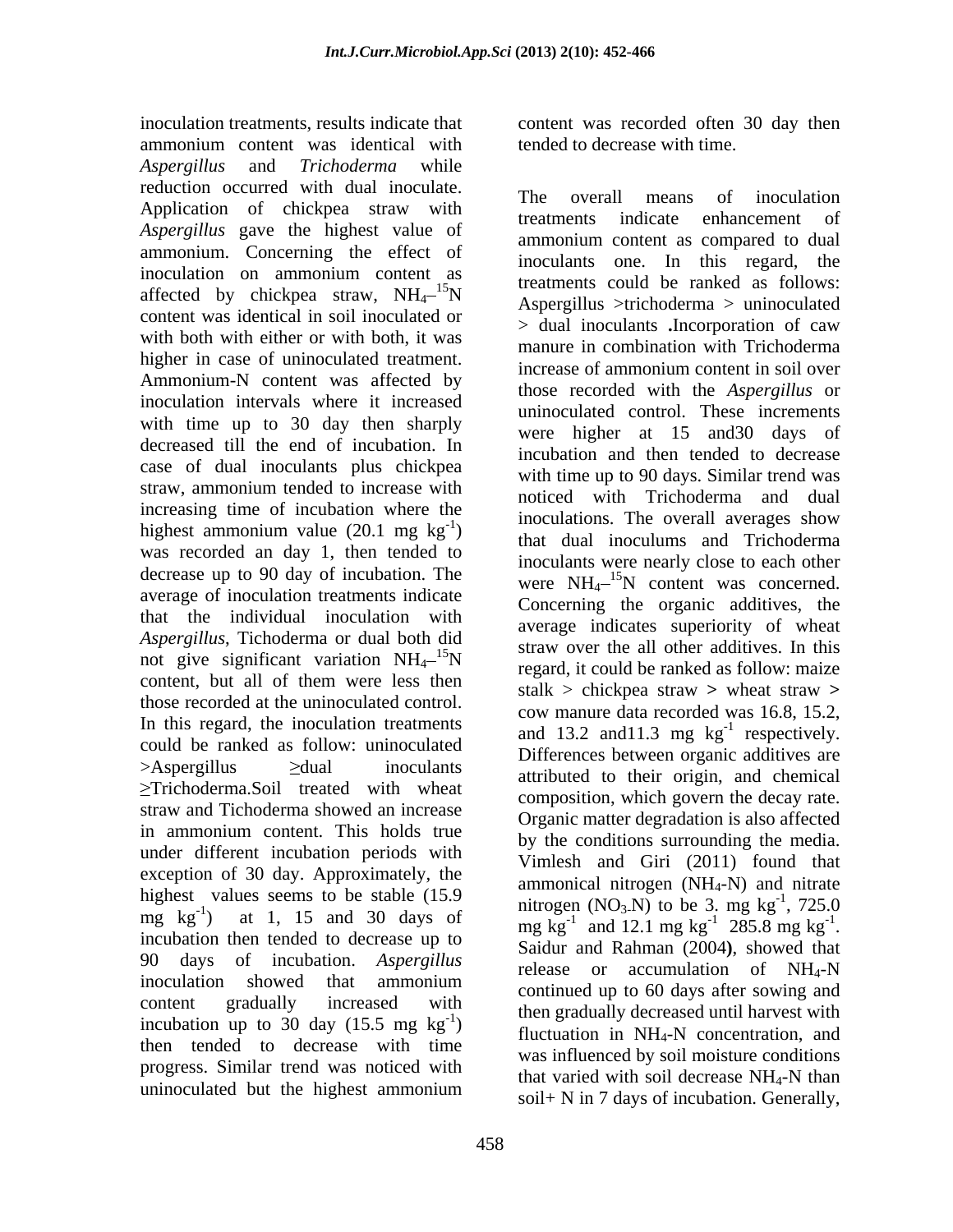NH4-N decreased gradually with time. Application of sugarcane, maize, sorghum stalks. The highest decrese in organic-N and cotton residues with fertilizer inputs occurred at 90 day of incubation. This decreased the mineral N pool, due to an holds true with the mean of different immobilization of soil and fertilizer- inoculants. Concerning inoculation derived N. Caiyan *et al* (2010), found that treatments, results show that organic-N high N application enhanced the amount content increased by *Trichoderma* either of soil  $NH_{4}$ -<sup>15</sup>N, N0<sub>3</sub><sup>15</sup>N and inorganic-<br><sup>15</sup>N, compared to low N application rate. of soil  $\overline{NH}_4$ -<sup>15</sup>N, NO<sub>3</sub><sup>15</sup>N and inorganic-<br><sup>15</sup>N, compared to low N application rate. *Aspergillus* fungi. Application of chickpea In contrast, maize straw with a wide C/N straw in combination with different ratio was important in regulating the inoculants increased organic-N.This holds accumulation of NH<sub>4</sub>-<sup>15</sup>N and NO<sub>3</sub>-<sup>15</sup>N in soil inorganic N pool. Maize straw soil inorganic N pool. Maize straw incubation periods. In case of dual addition lowered the amounts of soil  $NH_4$ - inoculants plus chickpea straw, organic-N<br><sup>15</sup>N, inorganic <sup>15</sup>N, and their percent to tended to decrease with time and the applied  ${}^{15}$ N-labeled fertilizer, and then decreased the percent loss of  $^{15}$ N-labeled fertilizer. Thus, a combined application of decrease up to 90 days of incubation. The chemical fertilizer and maize straw with a solution are overall means of inoculation treatments wide C/N ratio is an important means for indicate that the inoculation with reducing the superfluous accumulation of tichoderma gave the highest value of than N fertilizer as soil inorganic N to those recorded with *Aspergillus* or dual subsequently lower its loss. Cayuelaon, inoculants. In this regard, the inoculation (2009), concluded that animal residues increases available N for plants. However, high rates of application released large Inoculants> Aspergillus**.** Soil treated with amounts of NH4 that in some cases led to a wheat straw and tichoderma increased of temporary decrease of the microbial organic-N. This was true under 1, 15 and biomass and inhibition of nitrification 30 day of incubation periods. processes. Application of residues caused Approximately, organic-N at the first 3 increases microbial biomass, and soil incubation periods was nearly the some. fertility. The activities of soil enzymes Another view was noticed with involved in C and N cycles responded *Aspergillus* inoculation where organic-N differently to application of plant and animal residues, but increased the capacity  $(20.0 \text{ mg kg}^{-1})$  then decreased with time. of soil to perform useful ecosystem Similar trend was noticed with dual

Organic-N content in soil at different incubation intervals as affected by organic sources and microbial inoculants was presented in Table 4. Data reveal that organic-N gradually decreased by as follows: qual inoculants >trichoderma > increasing incubation time up to 90 day

459

functions. The interval of the contraction of the interval interval interval intervals in  $\mathbf{r}$  intervals in  $\mathbf{r}$  intervals in  $\mathbf{r}$  in  $\mathbf{r}$  in  $\mathbf{r}$  is the interval interval in  $\mathbf{r}$  in  $\mathbf{r}$  is the intervals when soil amended with maize stalks. The highest decrese in organic-N inoculants. Concerning inoculation as individual or in combination with *Aspergillus*fungi. Application of chickpea true, with some exception, under all inoculants plus chickpea straw, organic-N tended to decrease with time and the highest value  $(24.5mg \text{ kg}^{-1} \text{ soil})$  was  $^{-1}$  soil west soil) was recorded after 1 day, then tended to indicate that the inoculation with treatments could be ranked as follow: uninoculated > trichoderma > dual 30 day of incubation periods. Another view was noticed with gradually decreased with time up to 30 day inoculation.

**Organic-N**  $\mu$ gkg<sup>-1</sup> The overall means of inoculation plus trichoderma or *Aspergillus* treatments indicate that all inoculants resulted in enhancement of organic-N as compared to uninoculated and dual inoculants one. In this regard, the treatments could be ranked as follows: dual inoculants >trichoderma > uninoculated >Aspergillus. Incorporation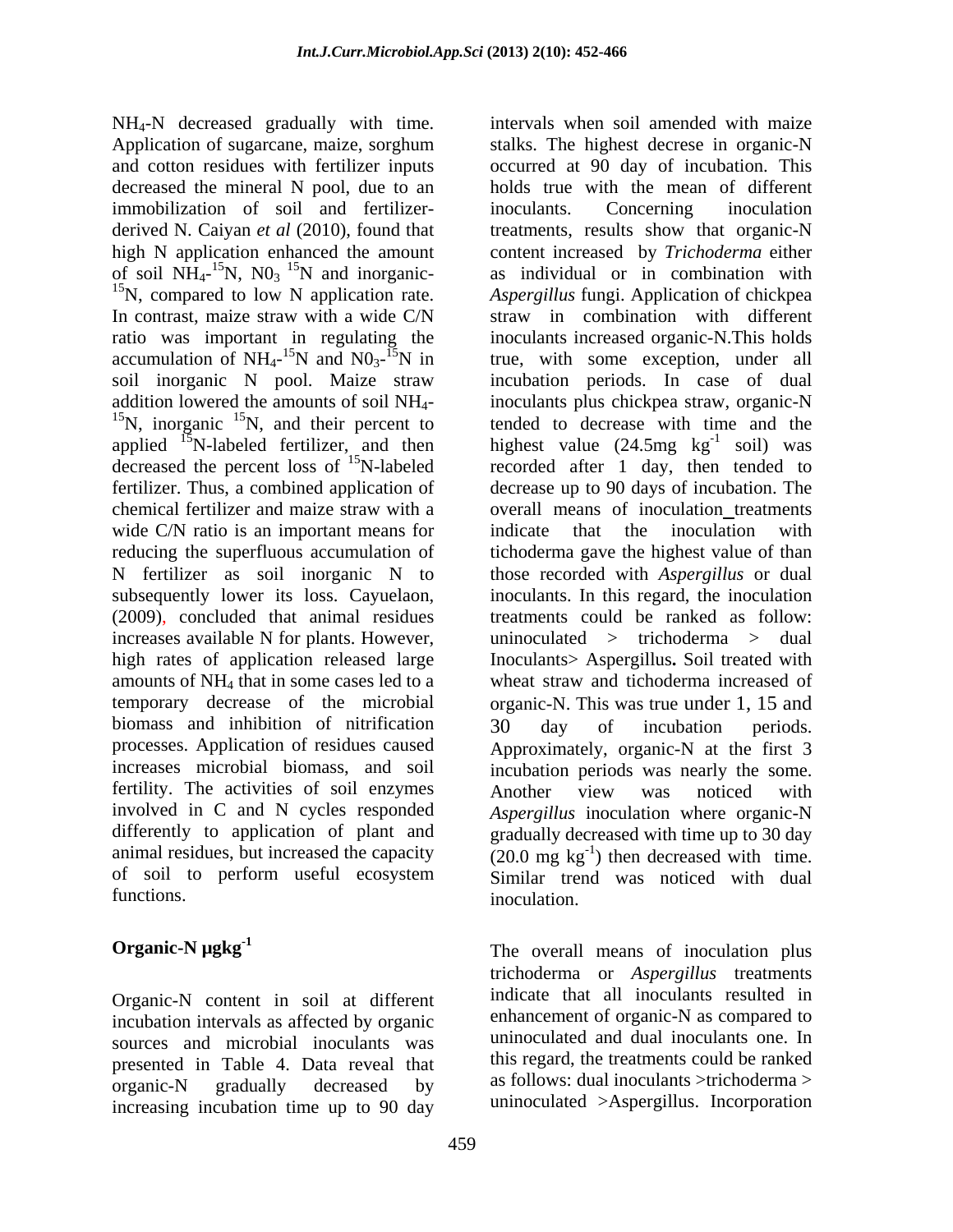*Aspirgilles* induced an increase of ratio of organic materials became very organic-N in soil over those recorded with narrow after 90 days of incubation the uninoculated control. These increments (averages of 48.2:1 at day 1, became 12:4 were higher after 15 and30 days of at day 90) this means that organic matter incubation and then tended to decrease reached maturity and became rich in N with time up to 90 days. Similar trend was content. In this regard chickpea straw and noticed with Trichoderma. The overall averages showed the superiority of amongst all materially. Although the C/N *Aspirgilles* over the other treatments. Concerning the organic additives, the slightly decreased with time, they were averages indicate superiority of wheat close to chickpea straw and caw manure straw over the other additives. In this especially at the end of incubation time. regard, it could be ranked as follows wheat The inoculation treatments showed straw **>** maize straw> chickpea straw **>** positive and effects on degradation of the cow manure, with 2.09%, different organic materials the organic 1.98%.1.73%and1.59% increase respectively. Difference between organic additives reflect their differences in origin and chemical composition the organic treatments could be ranked as following: matter degradation is be affected by the conditions surrounding the incubated Moursy, (2008). Found that organic matter was more able to degrade with time progress up to 60 days of incubation., and index for prediction of net N release. In a that addition of compost encouraged study with several parameters Muller *et al.* that addition of compost encouraged degradation. (1988), concluded that lignin content was

residues and fungi amended soil on changes of carbon to nitrogen ratio at Fungi inoculation and organic (Das *et al.* 1993) reported that, sorghum marrows(lowest) with chickpea straw with

of caw manure in combination with The overall means showed that the C/N **C/N ratio** the amount of mineralized N. Cayuela *et*  The C/N ratio of organic materials is and cotton caused rapid immobilization of shown Table 5. The effect of plant N and affected microbial size and activity different incubation intervals for 90 day immobilization of approximately 48µg N show variation in C/N ratio with time.  $g^{-1}$  soil over the 56-day incubation period. amendments on day1 was widest (highest) Stover with C/N ratio of 72.1 resulted in on average the C/N ratio was widest immobilization of N up to 90 days of (highest) with maize stalk and incubation whereas residues of lucerne wheat straw as compared to other (high C:N ratio) in maize, sorghum, and treatments whereas the lowest one was sugarcane residues seemed to be a major recorded with chickpea straw. factor limiting microbial decomposition. The overall means showed that the C/N caw manure showed lowest C/N values ratio of wheat straw and maize stalk The inoculation treatments showed material treatments could be ranked as following: chickpea straw  $\geq$  caw manure  $\geq$ wheat straw > maize stalk .The fungi trichoderma  $(17.5)$  uninoculated  $(17.9)$ dual inoculants (18.4) > Aspergillus (18.9). Roy *et al*. (2011), showed that the nature and content of lignin is a reliable index for prediction of net N release. In a study with several parameters Muller *et al*. (1988), concluded that lignin content was amore effective parameters than N concentration or C:N ratio in predicting *al*. (2009), found that residues of wheat and mineralization. Hadas *et al*. (2004) reported that maize stalks caused (Das *et al*. 1993) reported that, sorghum caused no immobilization. Low N content Which would limit enzyme activities of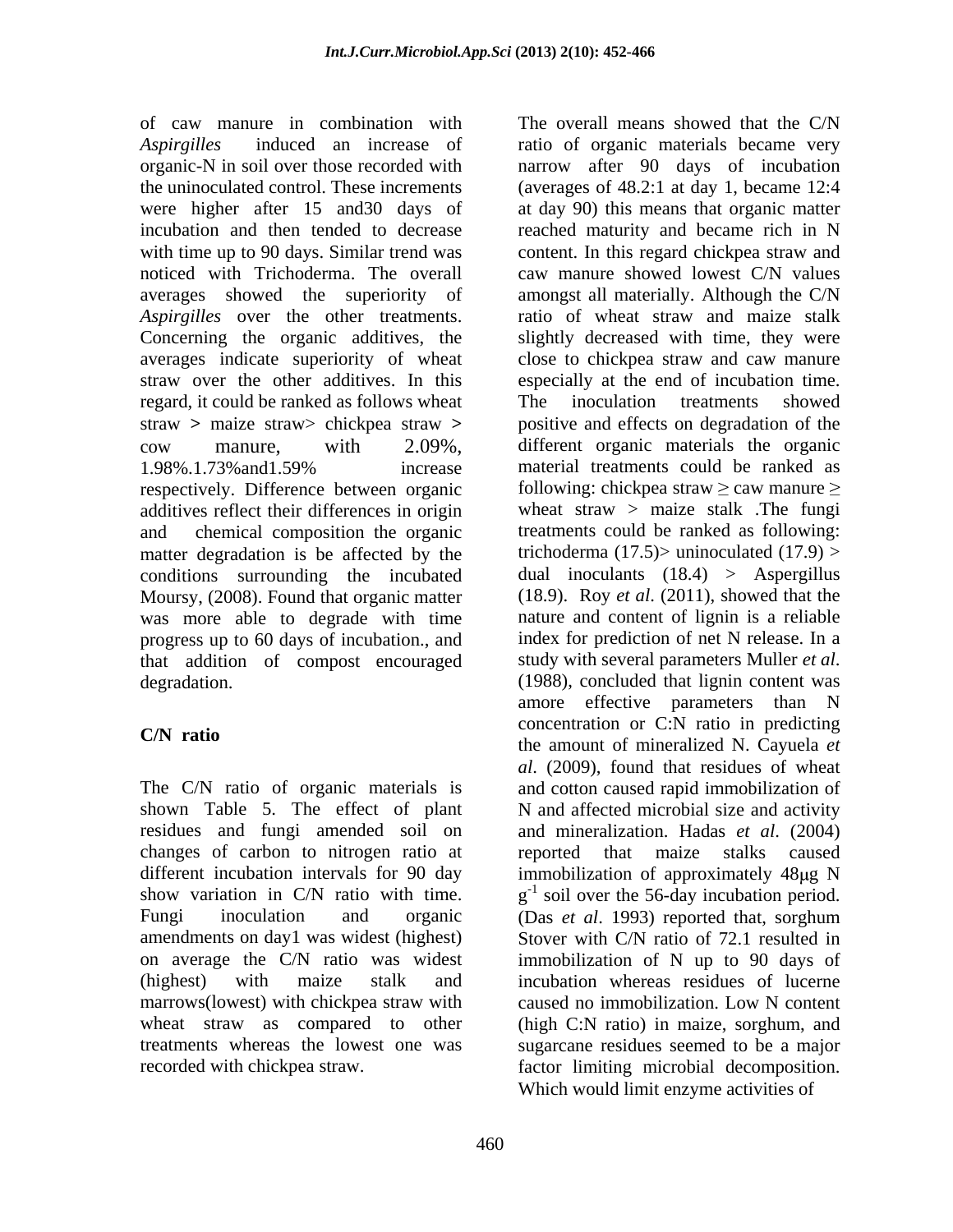| organic<br>source | <b>Inoculants</b> |      |             |                   |      |                                     | Incubation intervals (day)(T) |             |      |
|-------------------|-------------------|------|-------------|-------------------|------|-------------------------------------|-------------------------------|-------------|------|
| (S)               | ( <b>I</b> )      |      | 15          | <b>30</b>         | 45   | 60                                  | 75                            | 90          | Mean |
|                   | none              | 27.1 | 24.5        | 7.8               | 7.0  | 30.5                                | 30.6                          | 36.0        | 23.4 |
| stalk             | <b>ASP</b>        | 21.8 | 20.2        | 8.6               | 7.1  | 21.8                                | 28.5                          | 31.3        | 19.9 |
|                   | <b>Tr</b>         | 24.8 | 24.4        | 1.9               | 2.0  | 27.5                                | 30.2                          | 28.2        | 19.9 |
| Maize             | $ASp+Tr$          | 27.9 | 27.3        | 8.9               | 8.0  | 30.5                                | 35.5                          | 35.4        | 24.8 |
|                   | mean              | 25.4 | 24.1        | 6.8               | 6.0  | 27.6                                | 31.2                          | 32.7        | 22.0 |
|                   | none              | 22.1 | 23.7        | 4.3               | 4.0  | 31.4                                | 34.6                          | 37.5        | 22.0 |
| Chickpea<br>straw | <b>ASP</b>        | 15.6 | 15.2        | 5.0               | 7.0  | 34.1                                | $\overline{36.2}$             | 36.2        | 20.4 |
|                   | <b>Tr</b>         | 24.3 | 24.1        | 14.0              | 13.9 | 35.4                                | 36.6                          | 38.3        | 26.7 |
|                   | $ASp+Tr$          | 24.5 | 22.0        | 11.8              | 10.0 | 29.6                                | 31.9                          | 37.8        | 23.9 |
|                   | mean              |      | $21.6$ 21.3 | 8.8               | 6.3  | 32.6                                | 34.8                          | 37.5        | 23.3 |
|                   | none              | 34.0 | 33.4        | 22.7              | 14.1 | 34.8                                | 35.5                          | 36.1        | 30.1 |
|                   | <b>ASP</b>        | 31.9 | 31.4        | 20.0              | 8.6  | 30.7                                | 31.1                          | 30.3        | 26.3 |
| Wheat<br>straw    | <b>Tr</b>         | 40.0 | 34.6        | 23.1              | 13.9 | 35.5                                | 36.6                          | 36.3        | 31.4 |
|                   | $ASp+Tr$          | 40.8 | 39.9        | 26.7              | 17.6 | 35.2                                | 34.4                          | 41.2        | 33.7 |
|                   | mean              | 36.7 | 34.8        | 23.1              | 13.6 | 34.1                                | 34.4                          | <b>36.0</b> | 30.4 |
|                   | none              | 35.0 | 25.4        | $\overline{1}3.5$ | 7.0  | 35.7                                | 33.5                          | 33.8        | 26.3 |
|                   | <b>ASP</b>        | 36.5 | 19.9        | 7.8               | 1.7  |                                     | 31.6                          | 37.9        | 23.2 |
|                   | <b>Tr</b>         | 26.6 | 23.8        | 23.8              | 7.5  |                                     | $\overline{34.2}$             | 35.6        | 25.0 |
| Caw<br>manure     | $ASp+Tr$          | 29.8 | 20.9        | 9.8               | 4.0  |                                     | 34.9                          | 39.5        | 23.3 |
|                   | mean              |      | $32.0$ 22.5 | 13.7              | 5.1  | $\frac{27.2}{23.5}$<br>24.3<br>27.7 | 33.6                          | 36.7        | 24.5 |
|                   | <b>Grand mean</b> | 28.9 | 25.7        | 13.1              | 7.8  | 31.5                                | 33.5                          | 35.7        |      |
|                   |                   |      |             |                   |      |                                     |                               |             |      |

## **Table.4** Effect of different organic source and inoculation intervals on changes of (Organic  $-N$  µgkg<sup>-1</sup>) in sandy soil

|                  | <b>Organic</b><br>source<br>(S) | Time of<br>incubation $(T)$ | (I)    | Inoculants   Interaction  <br>$(S \times T \times I)$ |
|------------------|---------------------------------|-----------------------------|--------|-------------------------------------------------------|
| L.S.D.<br>(0.05) | 0.1141                          | 0.1161                      | 0.1141 | 0.3804                                                |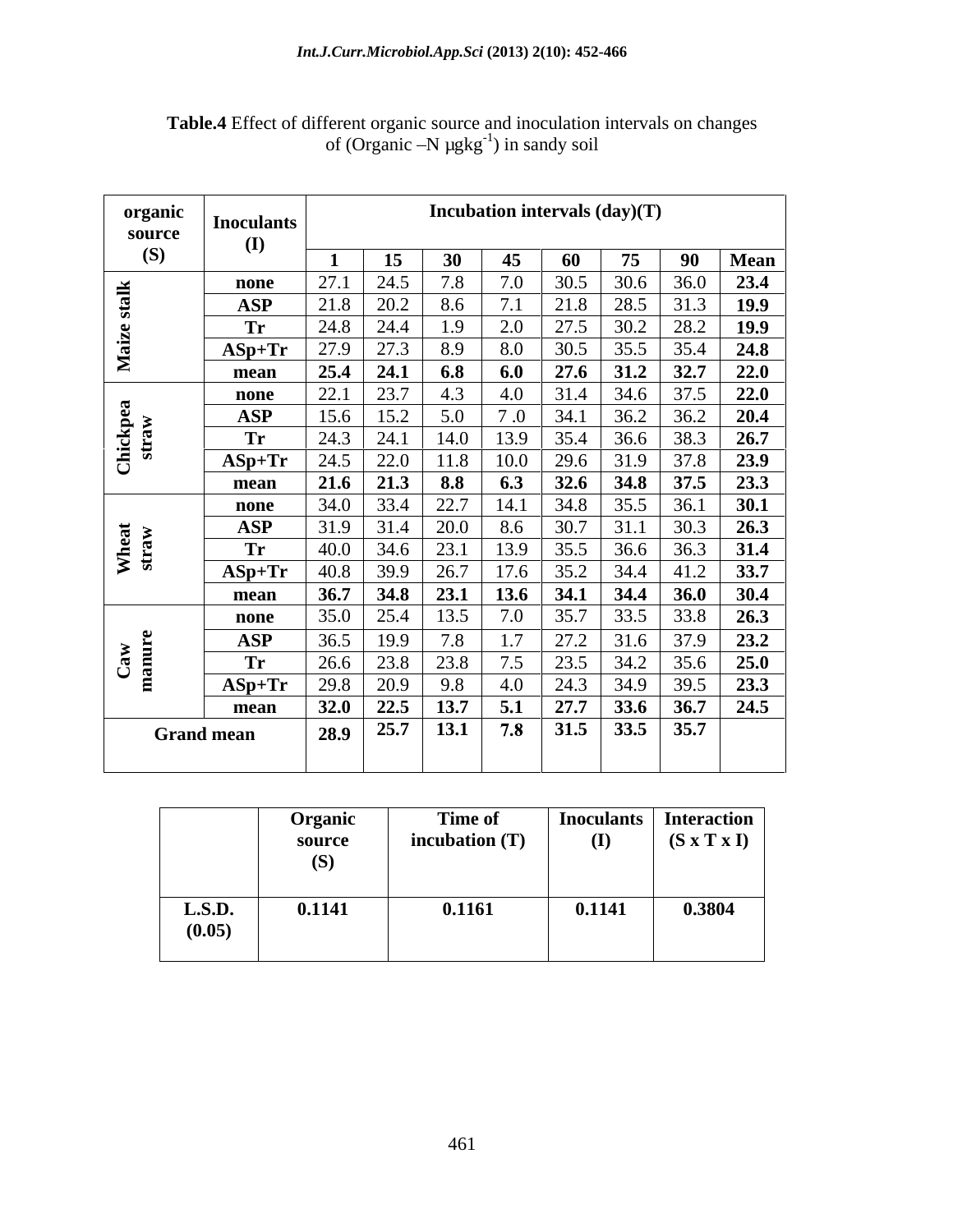| (I)<br>source<br>15<br>45<br>90<br><b>Mean</b><br>30<br>60<br>75<br>(S)<br>$61.0$ 41.0 25.7<br>17.7<br>13.7<br>14.9<br>13.0<br>26.7<br>none<br>Maize stalk<br>30.3<br>283<br>15.7<br>15.3<br>15.0<br>14.7<br>63.7<br>43.7<br><b>ASP</b><br>$60.3$ 40.3 24.3<br>25.8<br>14.0<br>14.3<br>14.0<br>13.6<br><b>Tr</b><br>$63.3$ 43.3 27.3<br>13.3<br>12.8<br>14.2<br>12.0<br>26.6<br>$ASp+Tr$<br>14.5<br>$\begin{array}{ c c c c c c c c c } \hline 62.1 & 42.1 & 26.9 \hline \end{array}$<br>15.4<br>$\boxed{13.9}$<br>26.9<br>13.3<br>mean<br>$37.7$ 24.7<br>13.4<br>13.1<br>12.7<br>12.0<br>23.0<br>47.7<br>none<br>straw<br>$37.9$ 25.1<br>16.2<br>15.4<br>14.3<br>13.5<br>23.3<br>47.9<br><b>ASP</b><br>Chickpea<br>$\begin{array}{ c c } \hline 24.0 \\ \hline \end{array}$<br>12.4<br>12.3<br>12.1<br>12.0<br>23.2<br>49.9<br>39.9<br><b>Tr</b><br>$41.5$ 41.5 23.6 14.3<br>13.0<br>13.9<br>22.9<br>12.4<br>$ASp+Tr$<br>13.7<br>$39.2$ 24.4<br>13.0<br>14.1<br>12.3<br>23.1<br>46.8<br>mean<br>23.0<br>$42.0$ 27.3<br>18.0<br>28.1<br>19.2<br>52.0<br>15.0<br>none<br>Wheat straw<br>$39.8$ 25.1<br>13.7<br>16.9<br>16.1<br>13.3<br>25.0<br>49.8<br><b>ASP</b><br>$42.5$ 30.7<br>15.9<br>14.1<br>13.4<br>52.5<br>12.3<br>25.9<br><b>Tr</b><br>20.2<br>15.2<br>14.7<br>$54.7$ 44.7 31.0<br>27.9<br>$\bf{ASp+Tr}$<br>14.6<br>$52.3$ 42.3 28.5<br>19.0<br>16.2<br>15.0<br>26.7<br>13.5<br>mean<br>15.7<br>$36.3$ 22.3<br>15.6<br>15.6<br>23.5<br>12.7<br>46.3<br>none<br>manure<br>22.4<br>13.7<br>40.3<br>16.3<br>14.0<br>24.3<br>50.3<br>13.3<br><b>ASP</b><br>$38.6$ 21.0<br>15.0<br>13.0<br>12.2<br>22.9<br><b>Tr</b><br>48.6<br>11.7<br>$\mathbf{Cav}$<br>37.7<br>$\begin{array}{ c c } \hline 24.0 \\ \hline \end{array}$<br>12.8<br>12.3<br>12.0<br>23.3<br>47.7<br>16.6<br>$\bf{ASp+Tr}$<br>$38.2$ 22.4<br>15.9<br>13.9<br>13.5<br>23.5<br>12.4<br>48.2<br>mean<br>14.6<br>12.9<br>$52.0$   40.5  <br><b>Grand mean</b> | organic | <b>Inoculants</b> |  |      |             | Incubation intervals (day)(T) |  |
|--------------------------------------------------------------------------------------------------------------------------------------------------------------------------------------------------------------------------------------------------------------------------------------------------------------------------------------------------------------------------------------------------------------------------------------------------------------------------------------------------------------------------------------------------------------------------------------------------------------------------------------------------------------------------------------------------------------------------------------------------------------------------------------------------------------------------------------------------------------------------------------------------------------------------------------------------------------------------------------------------------------------------------------------------------------------------------------------------------------------------------------------------------------------------------------------------------------------------------------------------------------------------------------------------------------------------------------------------------------------------------------------------------------------------------------------------------------------------------------------------------------------------------------------------------------------------------------------------------------------------------------------------------------------------------------------------------------------------------------------------------------------------------------------------------------------------------------------------------------------------------------------------------------------------------|---------|-------------------|--|------|-------------|-------------------------------|--|
|                                                                                                                                                                                                                                                                                                                                                                                                                                                                                                                                                                                                                                                                                                                                                                                                                                                                                                                                                                                                                                                                                                                                                                                                                                                                                                                                                                                                                                                                                                                                                                                                                                                                                                                                                                                                                                                                                                                                |         |                   |  |      |             |                               |  |
|                                                                                                                                                                                                                                                                                                                                                                                                                                                                                                                                                                                                                                                                                                                                                                                                                                                                                                                                                                                                                                                                                                                                                                                                                                                                                                                                                                                                                                                                                                                                                                                                                                                                                                                                                                                                                                                                                                                                |         |                   |  |      |             |                               |  |
|                                                                                                                                                                                                                                                                                                                                                                                                                                                                                                                                                                                                                                                                                                                                                                                                                                                                                                                                                                                                                                                                                                                                                                                                                                                                                                                                                                                                                                                                                                                                                                                                                                                                                                                                                                                                                                                                                                                                |         |                   |  |      |             |                               |  |
|                                                                                                                                                                                                                                                                                                                                                                                                                                                                                                                                                                                                                                                                                                                                                                                                                                                                                                                                                                                                                                                                                                                                                                                                                                                                                                                                                                                                                                                                                                                                                                                                                                                                                                                                                                                                                                                                                                                                |         |                   |  |      |             |                               |  |
|                                                                                                                                                                                                                                                                                                                                                                                                                                                                                                                                                                                                                                                                                                                                                                                                                                                                                                                                                                                                                                                                                                                                                                                                                                                                                                                                                                                                                                                                                                                                                                                                                                                                                                                                                                                                                                                                                                                                |         |                   |  |      |             |                               |  |
|                                                                                                                                                                                                                                                                                                                                                                                                                                                                                                                                                                                                                                                                                                                                                                                                                                                                                                                                                                                                                                                                                                                                                                                                                                                                                                                                                                                                                                                                                                                                                                                                                                                                                                                                                                                                                                                                                                                                |         |                   |  |      |             |                               |  |
|                                                                                                                                                                                                                                                                                                                                                                                                                                                                                                                                                                                                                                                                                                                                                                                                                                                                                                                                                                                                                                                                                                                                                                                                                                                                                                                                                                                                                                                                                                                                                                                                                                                                                                                                                                                                                                                                                                                                |         |                   |  |      |             |                               |  |
|                                                                                                                                                                                                                                                                                                                                                                                                                                                                                                                                                                                                                                                                                                                                                                                                                                                                                                                                                                                                                                                                                                                                                                                                                                                                                                                                                                                                                                                                                                                                                                                                                                                                                                                                                                                                                                                                                                                                |         |                   |  |      |             |                               |  |
|                                                                                                                                                                                                                                                                                                                                                                                                                                                                                                                                                                                                                                                                                                                                                                                                                                                                                                                                                                                                                                                                                                                                                                                                                                                                                                                                                                                                                                                                                                                                                                                                                                                                                                                                                                                                                                                                                                                                |         |                   |  |      |             |                               |  |
|                                                                                                                                                                                                                                                                                                                                                                                                                                                                                                                                                                                                                                                                                                                                                                                                                                                                                                                                                                                                                                                                                                                                                                                                                                                                                                                                                                                                                                                                                                                                                                                                                                                                                                                                                                                                                                                                                                                                |         |                   |  |      |             |                               |  |
|                                                                                                                                                                                                                                                                                                                                                                                                                                                                                                                                                                                                                                                                                                                                                                                                                                                                                                                                                                                                                                                                                                                                                                                                                                                                                                                                                                                                                                                                                                                                                                                                                                                                                                                                                                                                                                                                                                                                |         |                   |  |      |             |                               |  |
|                                                                                                                                                                                                                                                                                                                                                                                                                                                                                                                                                                                                                                                                                                                                                                                                                                                                                                                                                                                                                                                                                                                                                                                                                                                                                                                                                                                                                                                                                                                                                                                                                                                                                                                                                                                                                                                                                                                                |         |                   |  |      |             |                               |  |
|                                                                                                                                                                                                                                                                                                                                                                                                                                                                                                                                                                                                                                                                                                                                                                                                                                                                                                                                                                                                                                                                                                                                                                                                                                                                                                                                                                                                                                                                                                                                                                                                                                                                                                                                                                                                                                                                                                                                |         |                   |  |      |             |                               |  |
|                                                                                                                                                                                                                                                                                                                                                                                                                                                                                                                                                                                                                                                                                                                                                                                                                                                                                                                                                                                                                                                                                                                                                                                                                                                                                                                                                                                                                                                                                                                                                                                                                                                                                                                                                                                                                                                                                                                                |         |                   |  |      |             |                               |  |
|                                                                                                                                                                                                                                                                                                                                                                                                                                                                                                                                                                                                                                                                                                                                                                                                                                                                                                                                                                                                                                                                                                                                                                                                                                                                                                                                                                                                                                                                                                                                                                                                                                                                                                                                                                                                                                                                                                                                |         |                   |  |      |             |                               |  |
|                                                                                                                                                                                                                                                                                                                                                                                                                                                                                                                                                                                                                                                                                                                                                                                                                                                                                                                                                                                                                                                                                                                                                                                                                                                                                                                                                                                                                                                                                                                                                                                                                                                                                                                                                                                                                                                                                                                                |         |                   |  |      |             |                               |  |
|                                                                                                                                                                                                                                                                                                                                                                                                                                                                                                                                                                                                                                                                                                                                                                                                                                                                                                                                                                                                                                                                                                                                                                                                                                                                                                                                                                                                                                                                                                                                                                                                                                                                                                                                                                                                                                                                                                                                |         |                   |  |      |             |                               |  |
|                                                                                                                                                                                                                                                                                                                                                                                                                                                                                                                                                                                                                                                                                                                                                                                                                                                                                                                                                                                                                                                                                                                                                                                                                                                                                                                                                                                                                                                                                                                                                                                                                                                                                                                                                                                                                                                                                                                                |         |                   |  |      |             |                               |  |
|                                                                                                                                                                                                                                                                                                                                                                                                                                                                                                                                                                                                                                                                                                                                                                                                                                                                                                                                                                                                                                                                                                                                                                                                                                                                                                                                                                                                                                                                                                                                                                                                                                                                                                                                                                                                                                                                                                                                |         |                   |  |      |             |                               |  |
|                                                                                                                                                                                                                                                                                                                                                                                                                                                                                                                                                                                                                                                                                                                                                                                                                                                                                                                                                                                                                                                                                                                                                                                                                                                                                                                                                                                                                                                                                                                                                                                                                                                                                                                                                                                                                                                                                                                                |         |                   |  |      |             |                               |  |
|                                                                                                                                                                                                                                                                                                                                                                                                                                                                                                                                                                                                                                                                                                                                                                                                                                                                                                                                                                                                                                                                                                                                                                                                                                                                                                                                                                                                                                                                                                                                                                                                                                                                                                                                                                                                                                                                                                                                |         |                   |  |      |             |                               |  |
|                                                                                                                                                                                                                                                                                                                                                                                                                                                                                                                                                                                                                                                                                                                                                                                                                                                                                                                                                                                                                                                                                                                                                                                                                                                                                                                                                                                                                                                                                                                                                                                                                                                                                                                                                                                                                                                                                                                                |         |                   |  |      |             |                               |  |
|                                                                                                                                                                                                                                                                                                                                                                                                                                                                                                                                                                                                                                                                                                                                                                                                                                                                                                                                                                                                                                                                                                                                                                                                                                                                                                                                                                                                                                                                                                                                                                                                                                                                                                                                                                                                                                                                                                                                |         |                   |  |      |             |                               |  |
|                                                                                                                                                                                                                                                                                                                                                                                                                                                                                                                                                                                                                                                                                                                                                                                                                                                                                                                                                                                                                                                                                                                                                                                                                                                                                                                                                                                                                                                                                                                                                                                                                                                                                                                                                                                                                                                                                                                                |         |                   |  |      |             |                               |  |
|                                                                                                                                                                                                                                                                                                                                                                                                                                                                                                                                                                                                                                                                                                                                                                                                                                                                                                                                                                                                                                                                                                                                                                                                                                                                                                                                                                                                                                                                                                                                                                                                                                                                                                                                                                                                                                                                                                                                |         |                   |  |      |             |                               |  |
|                                                                                                                                                                                                                                                                                                                                                                                                                                                                                                                                                                                                                                                                                                                                                                                                                                                                                                                                                                                                                                                                                                                                                                                                                                                                                                                                                                                                                                                                                                                                                                                                                                                                                                                                                                                                                                                                                                                                |         |                   |  |      |             |                               |  |
|                                                                                                                                                                                                                                                                                                                                                                                                                                                                                                                                                                                                                                                                                                                                                                                                                                                                                                                                                                                                                                                                                                                                                                                                                                                                                                                                                                                                                                                                                                                                                                                                                                                                                                                                                                                                                                                                                                                                |         |                   |  |      |             |                               |  |
|                                                                                                                                                                                                                                                                                                                                                                                                                                                                                                                                                                                                                                                                                                                                                                                                                                                                                                                                                                                                                                                                                                                                                                                                                                                                                                                                                                                                                                                                                                                                                                                                                                                                                                                                                                                                                                                                                                                                |         |                   |  | 25.6 | <b>16.1</b> | 13.9                          |  |

**Table.5** Effect of different organic source and inoculation intervals on changes of (C / N ratio) in sandy soil

|        | Organic | <b>Time of</b>   |              | Inoculants   Interaction                                     |
|--------|---------|------------------|--------------|--------------------------------------------------------------|
|        | source  | incubation $(T)$ | $\mathbf{I}$ | <b>CONTRACTOR</b><br>$\mathbf{T} \times \mathbf{I}$<br>(SX') |
|        |         |                  |              |                                                              |
| L.S.D. | 0.8131  | 0.8271           | 0.8131       | 2.7097                                                       |
| (0.05) |         |                  |              |                                                              |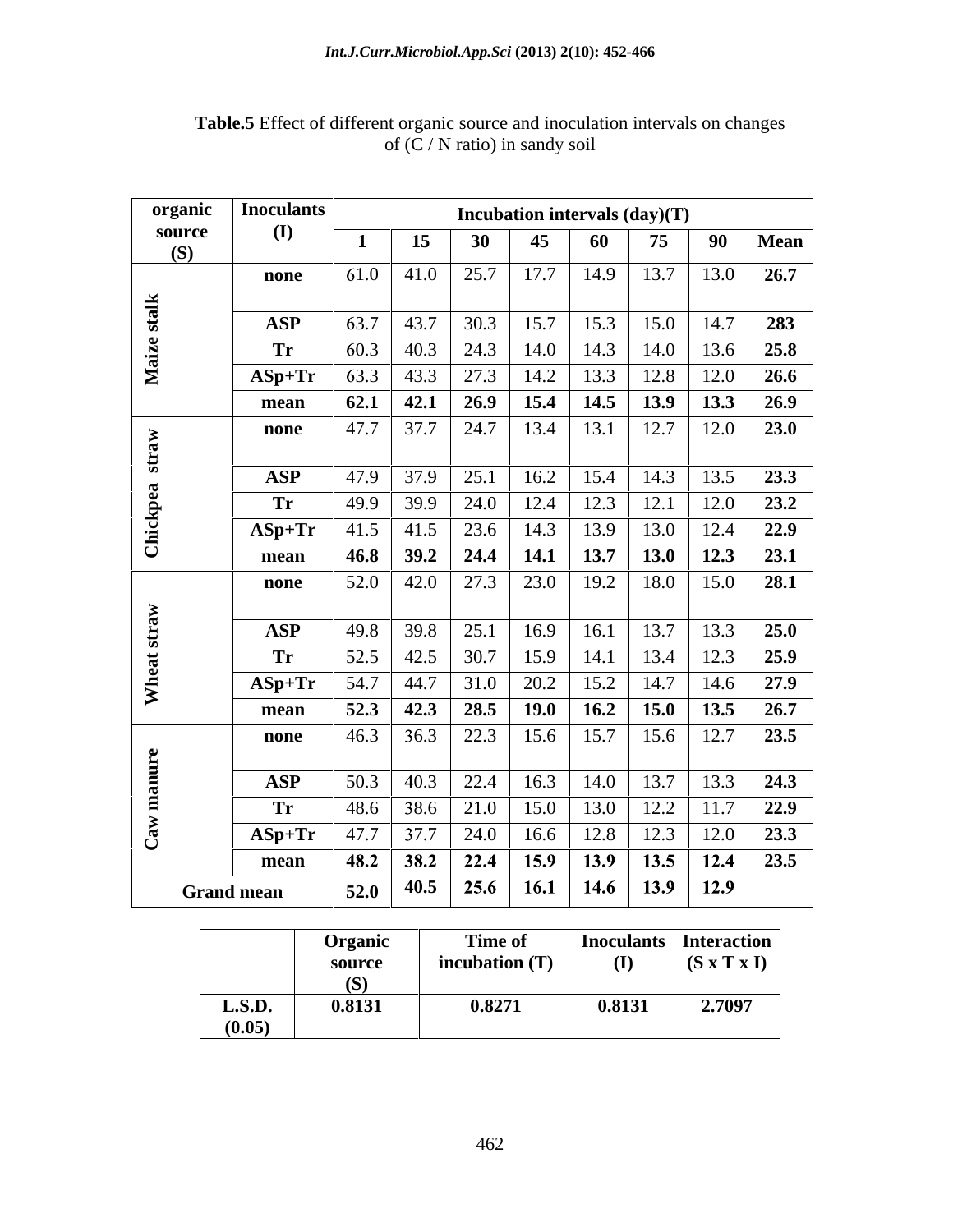| organic           | <b>Inoculants</b>       |      |                                         |              |                                                                      | Incubation intervals $(\text{day})(T)$                                                              |                     |      |              |
|-------------------|-------------------------|------|-----------------------------------------|--------------|----------------------------------------------------------------------|-----------------------------------------------------------------------------------------------------|---------------------|------|--------------|
| source $(S)$      | $\mathbf{I}$            |      | 15                                      | 30           | 45                                                                   | 60                                                                                                  | 75                  | 90   | <b>Mean</b>  |
|                   | none                    | 82.8 | 70.6 44.3                               |              | 30.5                                                                 | 25.6                                                                                                | $22.6$ 22.4         |      | 42.7         |
| stalk             |                         | 89.1 |                                         |              |                                                                      | 26.3                                                                                                |                     |      |              |
|                   | <b>ASP</b><br><b>Tr</b> | 83.3 | 57.3 52.2<br>69.5                       | 41.9         | 27.0<br>24.1                                                         | 24.7                                                                                                | $25.9$ 25.3<br>24.1 | 23.4 | 43.3<br>41.6 |
| Maize             | $ASp+Tr$                | 88.4 | $74.6$ 47.1                             |              |                                                                      | $22.9$ 22.1                                                                                         |                     | 20.7 | 42.9         |
|                   | mean                    | 85.9 | $68.0$ 46.4 26,5 24.9 23.7 23.0         |              |                                                                      |                                                                                                     |                     |      | 42.6         |
|                   |                         | 82.2 | $65.0$ 42.6 23.1                        |              |                                                                      |                                                                                                     | 22.6 21.9 20.7      |      | 39.7         |
|                   | none                    |      |                                         |              |                                                                      |                                                                                                     |                     |      |              |
|                   | <b>ASP</b>              | 82.6 | $65.3$ 43.3 27.9                        |              |                                                                      |                                                                                                     | $26.5$ 24.7 23.3    |      | 41.9         |
|                   | Tr                      | 86.0 | 68.8                                    | $\vert$ 41.4 | 21.4                                                                 | 21.2                                                                                                | $20.9$ 20.7         |      | 40.1         |
| Chickpea<br>straw | $ASp+Tr$                | 71.5 | 71.5                                    | 40.7         | 24.7                                                                 | 24.0                                                                                                | 22.4                | 21.4 | 39.5         |
|                   | mean                    | 80.6 | 67.7                                    |              |                                                                      | 42.0   24.3   23.6   22.5   21.5                                                                    |                     |      | 40.3         |
|                   | none                    | 89.6 | 72.4 47.1                               |              | 39.7                                                                 | 33.1                                                                                                | $31.0$ 25.9         |      | 48.4         |
|                   | <b>ASP</b>              | 85.9 | 68.6   43.3   29.1                      |              |                                                                      | 27.8                                                                                                | $23.6$ 22.9         |      | 43.0         |
|                   | Tr                      | 90.5 | 73.3                                    |              | 27.4                                                                 | $24.3$ 23.1                                                                                         |                     | 21.2 | 44.7         |
|                   | $ASp+Tr$                | 94.3 | 77.1                                    |              | $\begin{array}{ c c c c c } \hline 53.4 & 34.8 \\\hline \end{array}$ |                                                                                                     | $26.2$ 25.3 25.2    |      | 48.0         |
| $\mathbf{W}$      |                         | 90.1 | 72.9   49.2   32.8   27.9   25.8   23.8 |              |                                                                      |                                                                                                     |                     |      | 46.0         |
|                   | mean                    | 79.8 | $62.6$ 38.4                             |              | 26.9                                                                 | 27.1                                                                                                | $26.9$ 21.9         |      | 40.5         |
|                   | none                    |      |                                         |              |                                                                      |                                                                                                     |                     |      |              |
|                   | <b>ASP</b>              | 86.7 | 69.5                                    |              | $38.6$ 28.1                                                          | 24.1                                                                                                | $23.6$ 22.9         |      | 41.9         |
|                   | Tr                      | 83.8 | 66.5                                    | 36.2         | 25.9                                                                 | 22.4                                                                                                | $21.0$ 20.2         |      | 39.4         |
|                   | $ASp+Tr$                | 82.2 | 65.0                                    | 41.4         | 28.6                                                                 | 22.1                                                                                                | 21.2                | 20.7 | 40.2         |
|                   | mean                    | 83.1 | 65.9                                    | $38.7$       |                                                                      | $\begin{array}{ c c c c c c c c c } \hline \hline & 27.4 & 23.9 & 23.2 & 21.4 \\\hline \end{array}$ |                     |      | 40.5         |
|                   | <b>Grand mean</b>       | 84.9 | 68.6 44.1 27.8                          |              |                                                                      | 25.1                                                                                                | $23.8$ 22.4         |      |              |

**Table.6** Effect of different organic source and inoculation intervals on changes of (O.M %) in sandy soil

|        | Organic | <b>Time of</b>   | <b>Inoculants</b> | Interaction                           |
|--------|---------|------------------|-------------------|---------------------------------------|
|        | source  | incubation $(T)$ | $($ $\Gamma$      | <b>TIP</b><br>$(S \times T \times I)$ |
|        | (S)     |                  |                   |                                       |
| L.S.D. | 2.196   | 2.234            | 2.196             | 7.3214                                |
| (0.05) |         |                  |                   |                                       |

microbial decomposers. The benefit of combining low quality residue with N fertilizer in reducing N losses indicates of fertilizer N with sugarcane, maize, that such soil fertility management sorghum and cotton residues to soil strategy should be adopted in decreased the mineral N pool than soil +N, environments of higher soil N losses due to an immobilization of fertilizer- (Gentile *et al.* 2009). Organic matter that is derived N. This might lead to lower N<sub>2</sub>O high in N content has greater N losses (Gentile *et al*. 2008). The patterns

mineralization than organic matter that is low in N content Burke (1989. Application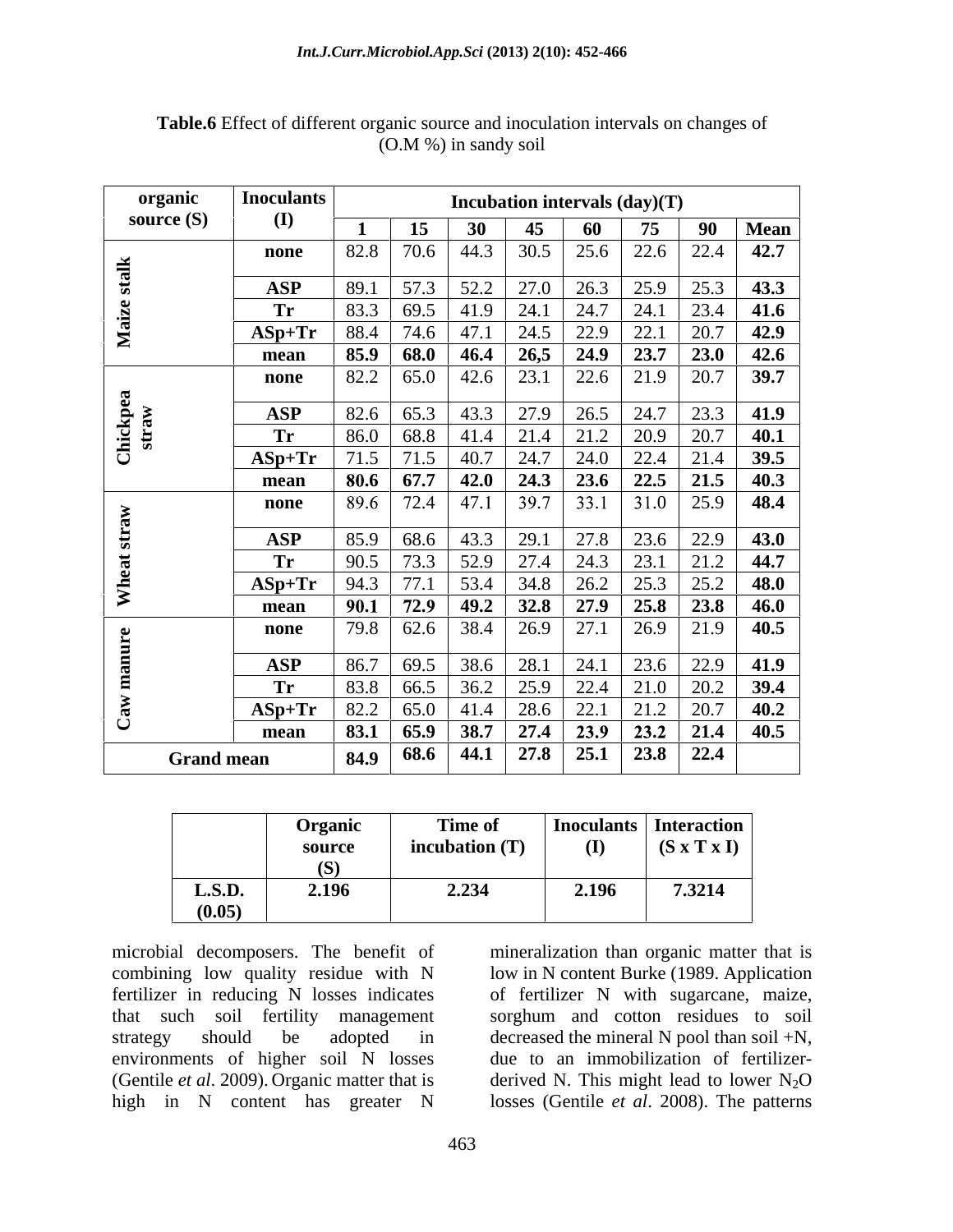amended soils. The highest MBC and cotton residue amended soil are reported

residues quality and alter its chemistry that may changes microbial community as residues are decomposed Stemmer  $et$  al. residues are decomposed Stemmer *et al*. farmyard manure increased in the organic (2007). Residue quality affects microbial carbon of rhizosphere soil from tillering to activity and of N mineralization and maturity stage of rice Debnath et al. immobilization (Gentile *et al*. 2009). Jensen (1997) found that microbial biomass N in soil decreased from tillering to maturity barley residues was apparently stabilized to stage of rice due to utilization of organic a higher degree than the biomass N in the carbonaceous materials by the increased pea residue. Naeem *et al*, (2009), found that number of micro-organisms resulting in effect of organic and inorganic fertilizer higher breakdown of organic matter Burke treatments affect microbial activity, (1989) noted that organic matter that is microbial biomass C and N and high in N content has greater N

### **Organic matter percentage**

Results presented in Table 6, show the effect of organic materials incorporated in to the soil and inoculated with fungi on changes of organic carbon percent at the distance of the changes of organic carbon percent at the Ammonium-N and nitrate -N were different incubation intervals.

In general, data indicate that the organic incubation time, in soil treated with chickpea straw the carbon percent tended to decrease after 30 day, where the plant<br>
References residues content tended to decrease slightly with time progress. On the other hand maize stalk treatment indicated that AVIVa, H., Larissa, K., Mustafa, G., Emine,<br>example experience that the server of the S. K. 2004. Rates of decomposition organic carbon was decreased after 30

of mineralization and N immobilization days, then increased up to 45 days, then were reported to be modified by residue decreased again up to 90 days of quality when combined with N fertilizer incubation periods. The overall means (Sall *et al*. 2003). .Microbial biomass indicate that organic residues were more ((MB)-C) and N increased in residue able to degrade with time progress up to MBN in sugarcane, maize sorghum and fungi inoculation treatments could be to be due to immobilization of N (Cayuela uninoculated > trichoderma > dual *et al.* 2009). <br> *et al.* 2009). <br> *et al.* 2009). <br> *et al.* 2009). <br> *of carbon percent as affected by decomposed residues could follow the ascending order: Chickpea straw> Caw* mineralizable C and N was significant. mineralization than organic matter that is 90 days of incubation. The priorities of fungi inoculation treatments could be ranked as follows: Aspergillus > inoculants. At any given time, the amount of carbon percent as affected by decomposed residues could follow the ascending order: Chickpea straw> Caw manure > Maize stalk > Wheat straw. Patra *et al*. (2010), showed that addition of farmyard manure increased in the organic carbon of rhizosphere soil from tillering to maturity stage of rice Debnath *et al*. ((1994) reported that organic carbon in low in N content. Moursy( 2008). Found that organic matter degrade with time progress up to 60 days of incubation.

carbon significantly declined with content and accumulation of  $NO<sub>3</sub>$ . N was Soil organic matter quality, biofertilizer, and period may be important determining factors for N mineralization in sandy soils. Ammonium-N and nitrate -N were significantly positively correlated with microbial biomass carbon, organic carbon, total nitrogen content and nitrate nitrogen the highest at day 60**.**

## **References**

Aviva, H., Larissa,K., Mustafa, G., Emine, E. K. 2004. Rates of decomposition of plant residues and available nitrogen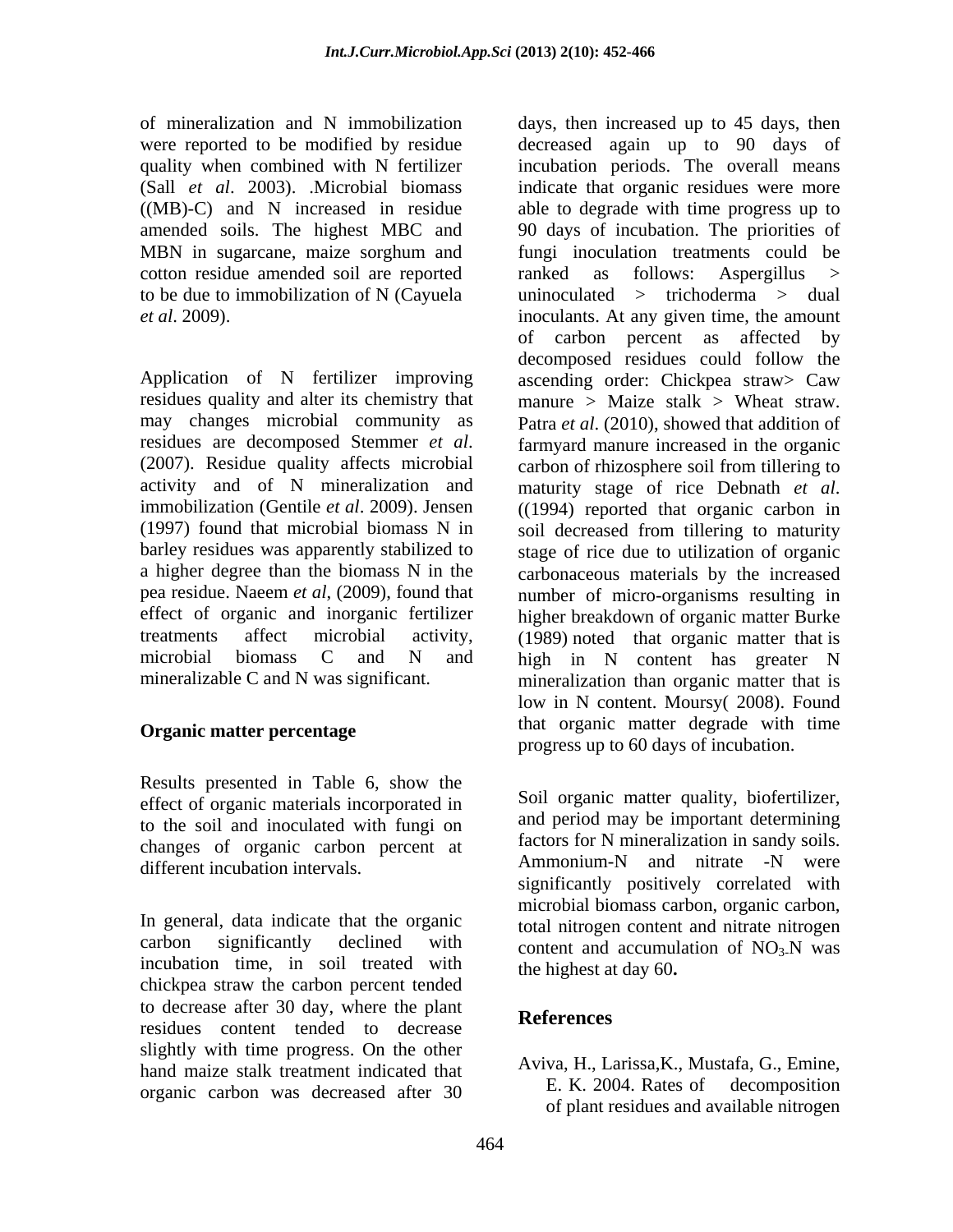in soil, related to residue composition Kenya. Agriculture, Ecosystems and through simulation of carbon and

- Black, C.A.1965. Methods of Soil and temperature on net nitrogen
- 
- Burke, I.C. 1989. Control of nitrogen turnover. Soil Biology and mineralization in a sagebrush steppe
- Caiyan, L., Jian, M., Xin, C., Xudong, Z., incorporation on  $NH_4+{}^{15}N$  and  $NO_3$  -<br><sup>15</sup>N accumulation in black soil of incorporation on  $NH_4+^{15}N$  and  $NO_3$  - 15N accumulation in black soil of Khalil, M. I., Van Cleemput, O, Boeckx,
- Cayuela, M.l., Sinicco, T., Mondini, C. 2009. Mineralization dynamics and biochemical properties during initial decomposition of plant and animal
- Das, S.K., Subba, G., Reddy, S. K.L., Prediction of nitrogen availability in
- Gentile, R., Vanlauwe, B., Chivenge, P. materials on some chemical and Six, J. 2008. Interactive effects from combining fertilizer and organic residue inputs on nitrogen Muller MM Sundman V Soininvaara transformations. Soil Biol Biochem 40:
- Gentile, R., Vanlauwe, B., Van Kessel, C., Six, J. 2009. Managing N availability and losses by combining fertilizer-N with different quality residues in

Environment 131: 308–314.

- nitrogen turnover Soil Biology & Gonçalves, J.L.M., Carlyle, J.C. 1994. Biochemistry 36: 255-66. Modeling the influence of moisture Analysis, ASA, SSSA, Madison, mineralization in a forested sandy soil. Wisconsin, USA. Soil Biol Biochem 26:1557–1564. Soil Biol Biochem 26:1557-1564.
- Bolger,T.P.,Angus, J.F., Peoples, M.B. Hadas, A., kautskya, L., Goekb, M. , 2003. Comparison of nitrogen Karac, E.E. (2004) Rates of mineralization patterns from root decomposition of plant residues and residues of Trifolium subterraneum and Medicago sativa. Biol. Fertil Soils 38: 296 300. simulation of carbon and nitrogen Karac, E.E. (2004) Rates of decomposition of plant residues and available nitrogen in soil, related to residue composition through turnover. Soil Biology and Biochemistry 36: 255-266.
	- landscape. Ecology 70: 1115–1126. Jensen, E.S. 1997. Nitrogen Yi, S., Bin, H. 2010. Effect of during initial decomposition of <sup>15</sup>Nnitrogen fertilizer and maize straw labelled pea and barley residues. Biol Jensen, E.S. 1997. Nitrogen immobilization and mineralization labelled pea and barley residues. Biol Fert Soils 24:3944.
	- northeast china among three P. , Rosenani, A. B. 2001. Nitrogen consecutive cropping cyclesj. Soil sci. plant nutr. 10 (4): 444 - 453 greenhouse gasses from three acid Khalil, M. I., Van Cleemput, O, Boeckx, transformation and emission of greenhouse gasses from three acid soils of humid tropics amended with sources and moisture regime. I. Nitrogen transformations. Commun. Soil Sci. Plant Anal. 32: 2893-2907.
	- residues in soil applied soil ecology 4 Mishra, B. , Sharma, P.K., Bronson, K. F.  $1: 118 - 127$ . 2001. Decomposition of rice straw and Vittal, K.P.R., Venkateswarlu, B., Reddy, M. N. Reddy. Y.V.R. 1993. field soil in Western Uttarpradesh. - J. 2001. Decomposition of rice straw and mineralization of carbon, nitrogen, phosphorus and potassium in wheat field soil in Western Uttarpradesh. - J. Indian Soc. Soil Sci. 49(3): 419-424.
	- soil after crop residue incorporation. Mukherjee, D. , Gaur, A.C.1984. Effect Fert Res 34: 209-215. The of incorporation of organic of incorporation of organic materials on some chemical properties and yield of paddy. Indian Agric. 28: 215-219.
	- $2375-2384.$ <br>chemical composition on the release of Muller, M.M., Sundman, V., Soininvaara, O., Merilainen,A. 1988. Effect of N from agricultural plant material decomposing in soil under field condition. Biol. fert. Soils, 6: 78-83.

Moursy, A.A.A. 2008. evaluation of